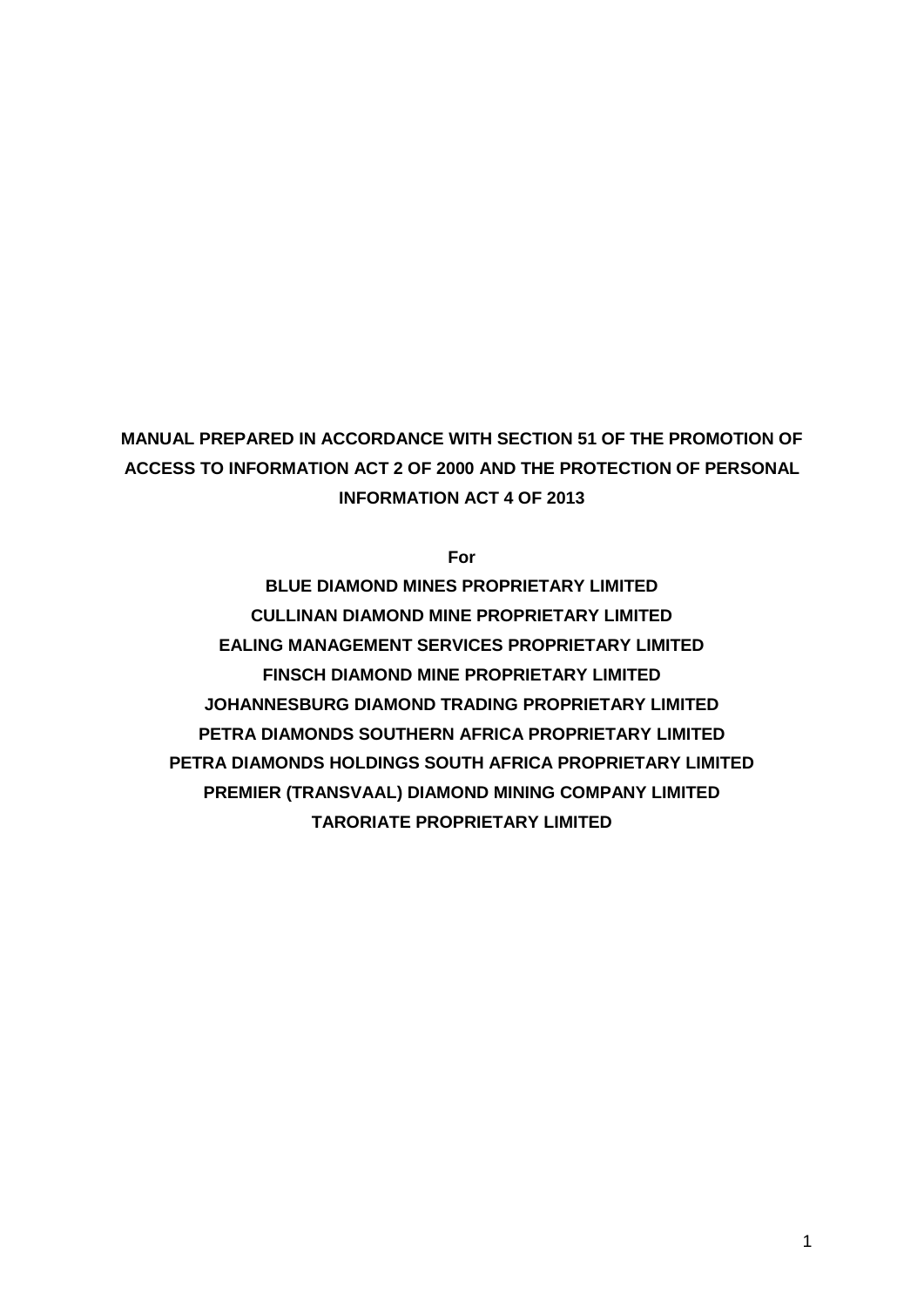#### 1 **INTRODUCTION**

- 1.1 This manual is published pursuant to sections 14 and 51 of the Promotion of Access to Information Act 2 of 2000 ("**PAIA**") which was promulgated in order to nurture an ethos which promotes transparency, accountability and effective governance of all private and public bodies. PAIA gives effect to section 32 of the Constitution of the Republic of South Africa, 1996, which provides for the right of access to information in a manner that affords persons the means/platform to obtain the records of private or public body as promptly and as efficiently as reasonably possible to endorse, including but not limited to, mechanisms and procedures that empower and educate all persons.
- 1.2 PAIA requires organisations to compile a manual as a guide to requesters of information. The manual also serves to indicate the types of records held by the entities listed on page one of this document and herein referred to as "**Petra Diamonds/we/us/our**" and the availability of such records from Petra Diamonds.
- 1.3 In addition, the manual explains how to access, or object to, or request correction or deletion of, personal information held by Petra Diamonds, in terms of sections 23, 24 and 25 of the Protection of Personal Information Act 4 of 2013 ("**POPIA**"), and the Regulations Relating to the Protection of Personal Information, 2017 ("**POPIA Regulations**").
- 1.4 This manual is not exhaustive of, nor does it comprehensively deal with, every procedure provided for in PAIA. Requestors are advised to familiarise themselves with the provisions of PAIA and POPIA before making any requests to Petra Diamonds in terms of these Acts. However, in terms of section 19 of PAIA, and Regulations 2 and 3 of the POPIA Regulations, Petra Diamonds will provide such assistance as is required in completing the necessary forms, by parties applying for access to information or personal information.
- 1.5 Petra Diamonds makes no representation and gives no undertaking or warranty that the information in this manual or any information provided by it to a requestor is complete or accurate, or that such information is fit for any purpose.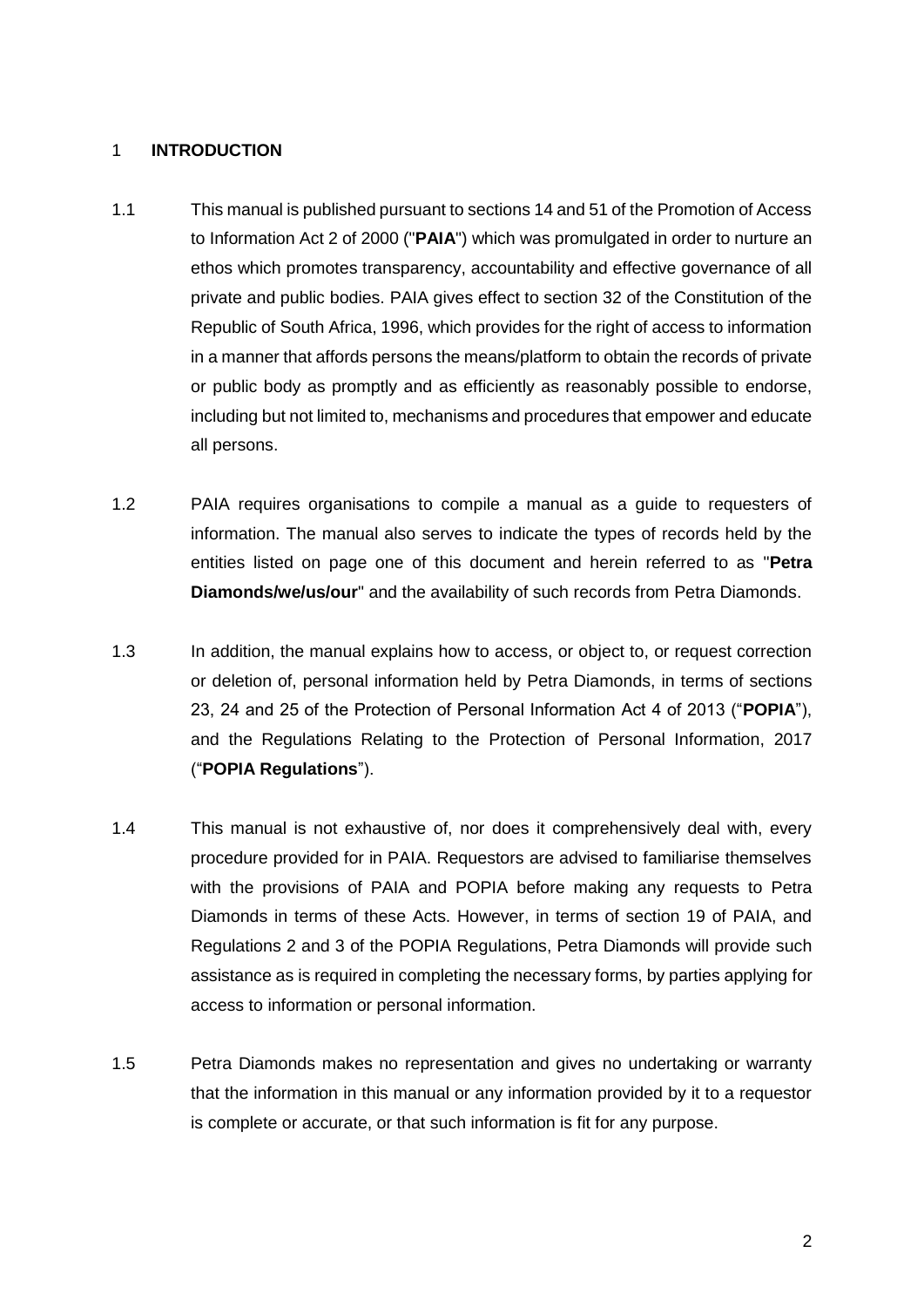1.6 All users of any such information use such information entirely at their own risk, and Petra Diamonds will not be liable for any loss, expense, liability or claims, howsoever arising, resulting from the use of this manual or of any information provided by Petra Diamonds or from any error therein.

## 2 **OVERVIEW OF PETRA DIAMONDS**

2.1 Petra Diamonds Limited, which is headquartered in the United Kingdom and listed on the London Stock Exchange, is the ultimate parent company of a diamond mining group. Its South African operations are run through Petra Diamonds which controls various other entities which operate the diamond mines. It has a portfolio consisting of interests in four producing operations: three underground diamond mines in South Africa (Finsch, Cullinan and Koffiefontein) and one open pit mine in Tanzania (Williamson). Its focus has shifted from exploration to production, becoming one of the largest independent producers of diamonds in Africa.

# 3 **INFORMATION OFFICER, DEPUTY INFORMATION OFFICERS AND CONTACT DETAILS OF PETRA DIAMONDS**

<span id="page-2-0"></span>3.1 The Company's Information Officer is the Chief Executive Officer, Richard Duffy. The Deputy Information Officers as designated by the Chief Executive Officer should be contacted using the below contact details for purposes of requesting information. These persons are Charlene Venter and Tumi Khoza, whose contact details are as follows –

| <b>Name</b>            | <b>Contact details</b>        |                                   |  |  |  |
|------------------------|-------------------------------|-----------------------------------|--|--|--|
| <b>Charlene Venter</b> | Telephone no: +27 11 702 6900 |                                   |  |  |  |
|                        | Email:                        | charlene.venter@petradiamonds.com |  |  |  |
| Tumi Khoza             |                               | tumi.khoza@petradiamonds.com      |  |  |  |
|                        |                               |                                   |  |  |  |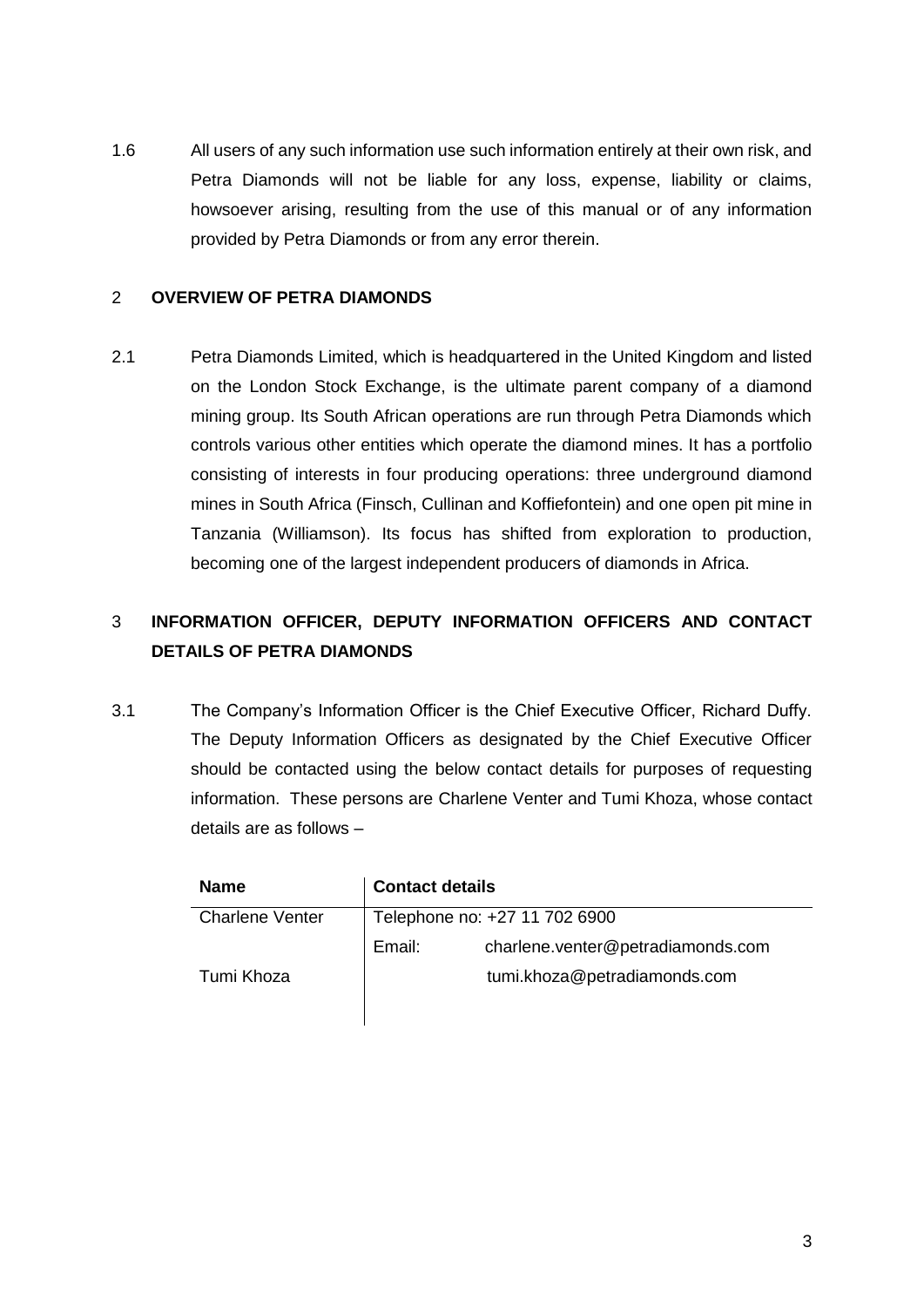<span id="page-3-0"></span>3.2 The details for the South African Office of Petra Diamonds are as follows –

|                         | Block 3, Silver Point Office Park |  |  |  |  |
|-------------------------|-----------------------------------|--|--|--|--|
| <b>Physical address</b> | 22 Ealing Crescent                |  |  |  |  |
| <b>Head office</b>      | Bryanston, 2052                   |  |  |  |  |
|                         | South Africa                      |  |  |  |  |
| <b>Postal address</b>   | PO Box 71007                      |  |  |  |  |
| <b>Head office</b>      | Bryanston, 2021                   |  |  |  |  |
|                         | South Africa                      |  |  |  |  |
|                         |                                   |  |  |  |  |

## 4 **GUIDE ON HOW TO USE PAIA**

- 4.1 As of 1 July 2021, the Information Regulator will assume the functions of the South African Human Rights Commission ("**SAHRC**") and will be responsible for PAIA and POPIA queries.
- 4.2 As part of its functions, the Information Regulator will publish a guide on how to use PAIA and POPIA in the new dispensation. The Information Regulator has not yet published a guide to this effect.
- 4.3 The SAHRC has previously developed a guide with information on how to use PAIA. This guide is available on the SAHRC website [https://www.sahrc.org.za.](https://www.sahrc.org.za/)
- 4.4 Any information or queries related to the guide, or to PAIA or POPIA should be directed to –

**Information Regulator**  JD House 27 Stiemens Street **Braamfontein** Johannesburg 2001

| Telephone number: | $(012)$ 406 4818                |
|-------------------|---------------------------------|
| Fax number:       | (086) 500 3351                  |
| Website: .        | https://justice.gov.za/inforeg/ |
| E-mail: l         | inforeg@justice.gov.za          |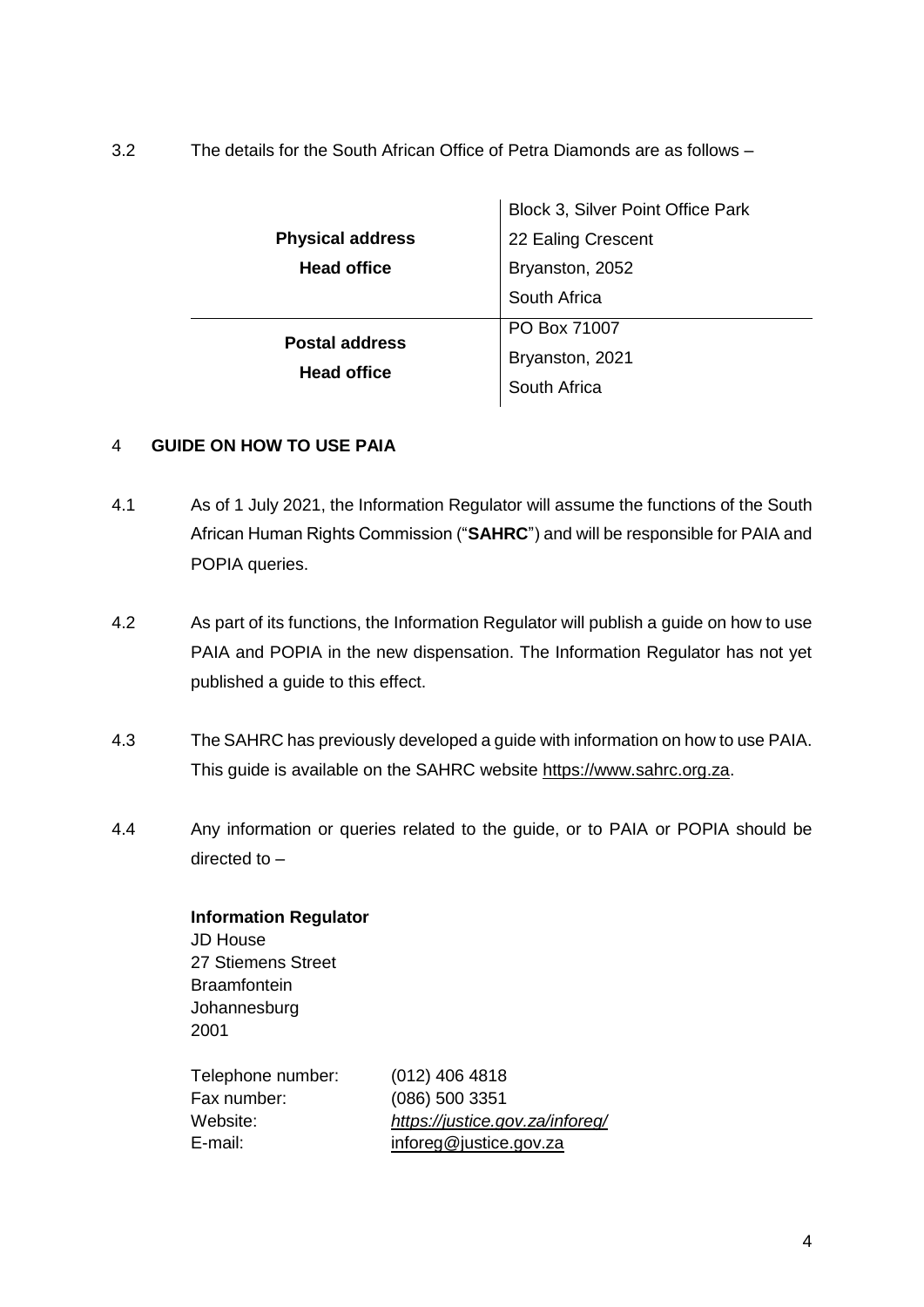# 5 **NOTICE IN TERMS OF SECTION 51(1)(C)**

- 5.1 At this stage no notices have been published by the Information Regulator on the categories of records automatically available without a person having to request access thereto in terms of PAIA.
- 5.2 The records that are located on the Petra Diamonds website are however automatically available to any person requesting this information and it is therefore not necessary to apply for access thereto in terms of PAIA. The website address is [https://www.petradiamonds.com/.](https://www.petradiamonds.com/)

# 6 **RECORDS AVAILABLE IN ACCORDANCE WITH LEGISLATION IN TERMS OF SECTION 51(1)(D)**

Records are kept in accordance with legislation as is applicable to Petra Diamonds, which include (but may not be limited to) the following legislation  $-$ 

- 6.1 Basic Conditions of Employment Act 75 of 1997;
- 6.2 Broad-Based Black Economic Empowerment Act 53 of 2003;
- 6.3 Companies Act 71 of 2008;
- 6.4 Compensation for Occupational Injuries and Diseases Act 130 of 1993;
- 6.5 Diamonds Act 56 of 1986;
- 6.6 Employment Equity Act 55 of 1998;
- 6.7 Income Tax Act 58 of 1962;
- 6.8 Labour Relations Act 66 of 1995;
- 6.9 Mineral and Petroluem Resources Development Act, 28 of 2002;
- 6.10 Mine Health and Safety Act, 29 of 1996;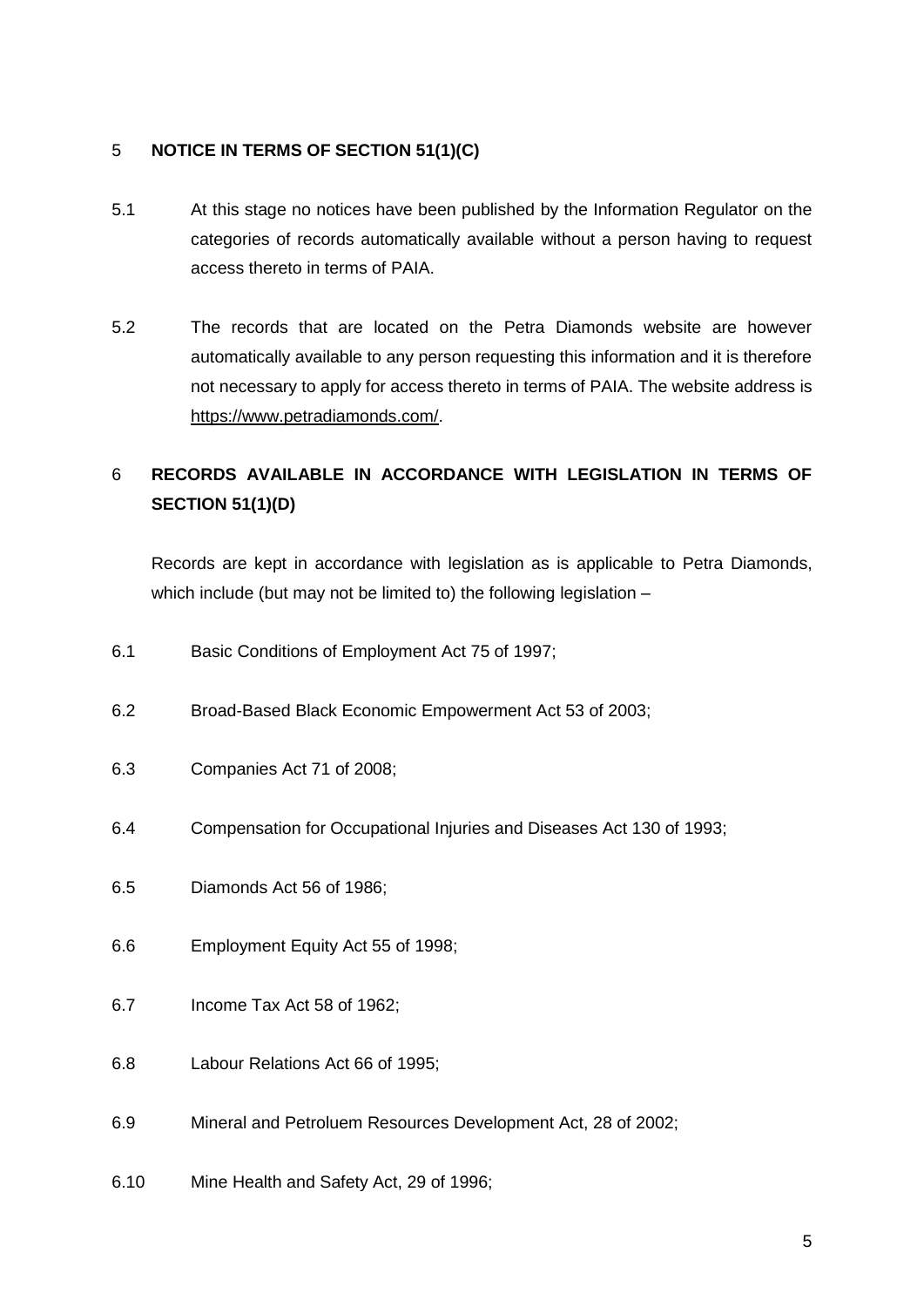- 6.11 Occupational Health and Safety Act 85 of 1993;
- 6.12 Skills Development Act 9 of 1999;
- 6.13 Unemployment Insurance Act 63 of 2001;
- 6.14 Value Added Tax Act 89 of 1991.

# 7 **INFORMATION REQUIRED IN TERMS OF SECTION 51(1)**

The following table contains a description of the types of records / subjects on which Petra Diamonds holds and the categories of records held on each subject –

| <b>Subject</b>                  | <b>Description of record</b>                     |  |  |  |
|---------------------------------|--------------------------------------------------|--|--|--|
|                                 | Company incorporation documents<br>$\bullet$     |  |  |  |
|                                 | Share register                                   |  |  |  |
|                                 | Memorandum of Incorporation                      |  |  |  |
| <b>Statutory records</b>        | Minutes of meetings of the board of<br>$\bullet$ |  |  |  |
|                                 | directors and shareholders                       |  |  |  |
|                                 | Records relating to the appointment of           |  |  |  |
|                                 | directors, auditors, and other officers          |  |  |  |
|                                 | Pay-as-you-earn (PAYE) records                   |  |  |  |
|                                 | Documents issued to employees for                |  |  |  |
|                                 | income tax purposes                              |  |  |  |
|                                 | Records of payments made to South                |  |  |  |
|                                 | African Revenue Services on behalf of            |  |  |  |
| Income tax                      | employees                                        |  |  |  |
|                                 | All or any statutory compliance                  |  |  |  |
|                                 | <b>Value Added Tax</b>                           |  |  |  |
|                                 | Skills development levies                        |  |  |  |
|                                 | Unemployment Insurance Fund                      |  |  |  |
|                                 | Company Income Tax Returns                       |  |  |  |
|                                 | Personnel documents and records                  |  |  |  |
| <b>Labour relations records</b> | <b>Employment contracts</b>                      |  |  |  |
|                                 | Medical aid records                              |  |  |  |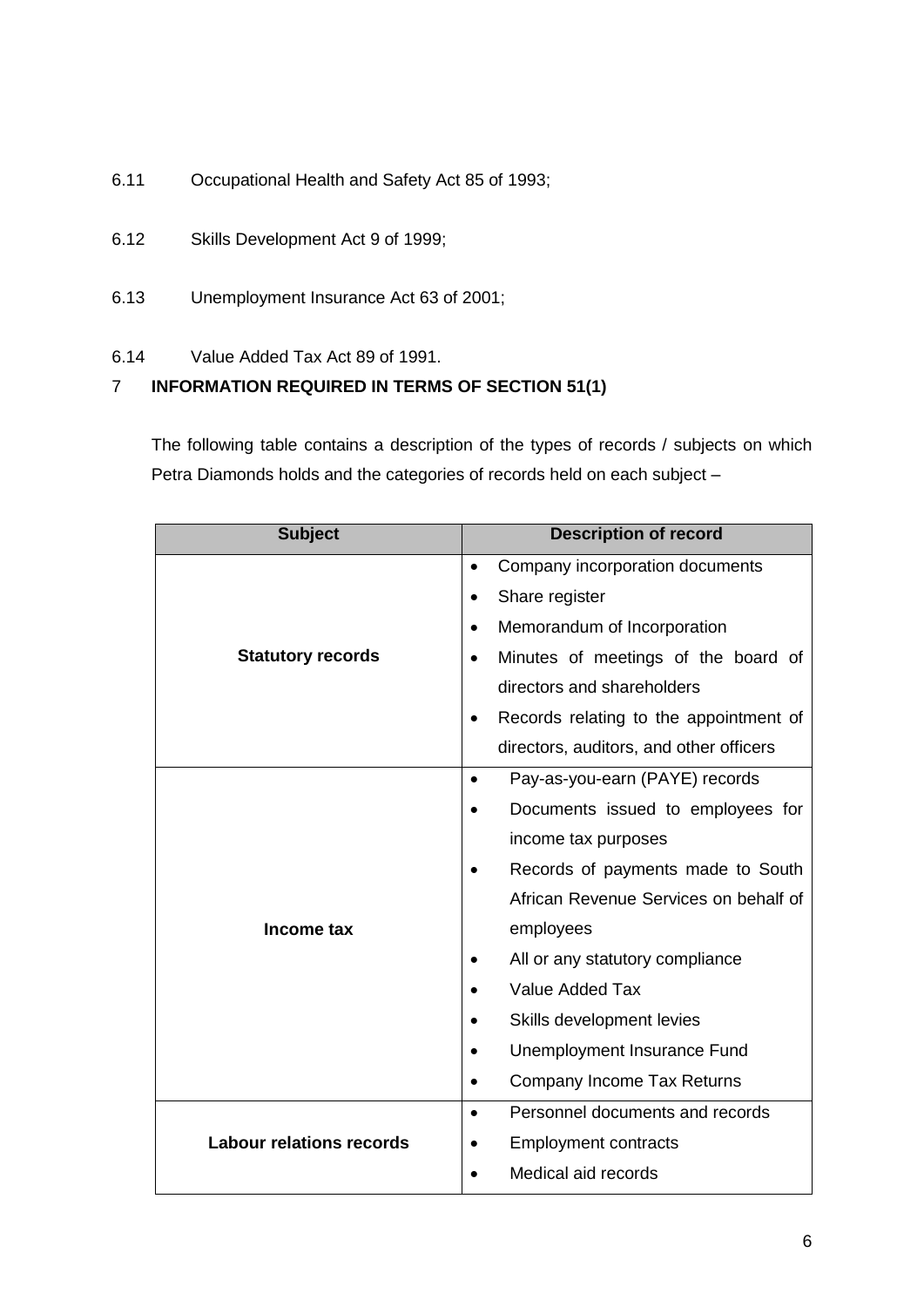|                            | Pension Fund records<br>$\bullet$               |
|----------------------------|-------------------------------------------------|
|                            | Disciplinary records                            |
|                            | Salary records<br>$\bullet$                     |
|                            | Disciplinary code and / or procedures           |
|                            | Leave records                                   |
|                            | Training records<br>$\bullet$                   |
|                            | Training manuals                                |
|                            | <b>Address lists</b>                            |
|                            | Internal telephone lists                        |
|                            | Internal email lists                            |
|                            | Lists of mobile phone numbers                   |
|                            | Receipts and payments<br>$\bullet$              |
|                            | <b>Bank statements</b><br>$\bullet$             |
|                            | <b>Budgets</b><br>٠                             |
|                            | Management accounts<br>$\bullet$                |
| <b>Finance</b>             | Asset registers<br>$\bullet$                    |
|                            | Orders, quotes and invoices<br>$\bullet$        |
|                            | Minutes of meetings<br>٠                        |
|                            | Correspondence<br>$\bullet$                     |
|                            | <b>Annual Financial Statements</b><br>$\bullet$ |
|                            | Contracts<br>$\bullet$                          |
|                            | <b>Testing certificates</b><br>$\bullet$        |
| <b>Risk and compliance</b> | Policies and procedures<br>$\bullet$            |
|                            | <b>Risk assessment</b><br>$\bullet$             |
|                            | Compliance records<br>$\bullet$                 |
|                            | Regulatory compliance records<br>$\bullet$      |

# 8 **PROCESSING OF PERSONAL INFORMATION**

# 8.1 *POPIA*

8.1.1 Chapter 3 of POPIA provides for the minimum conditions for lawful processing of personal information. These conditions may not be derogated from unless specific exclusions apply as outlined in POPIA.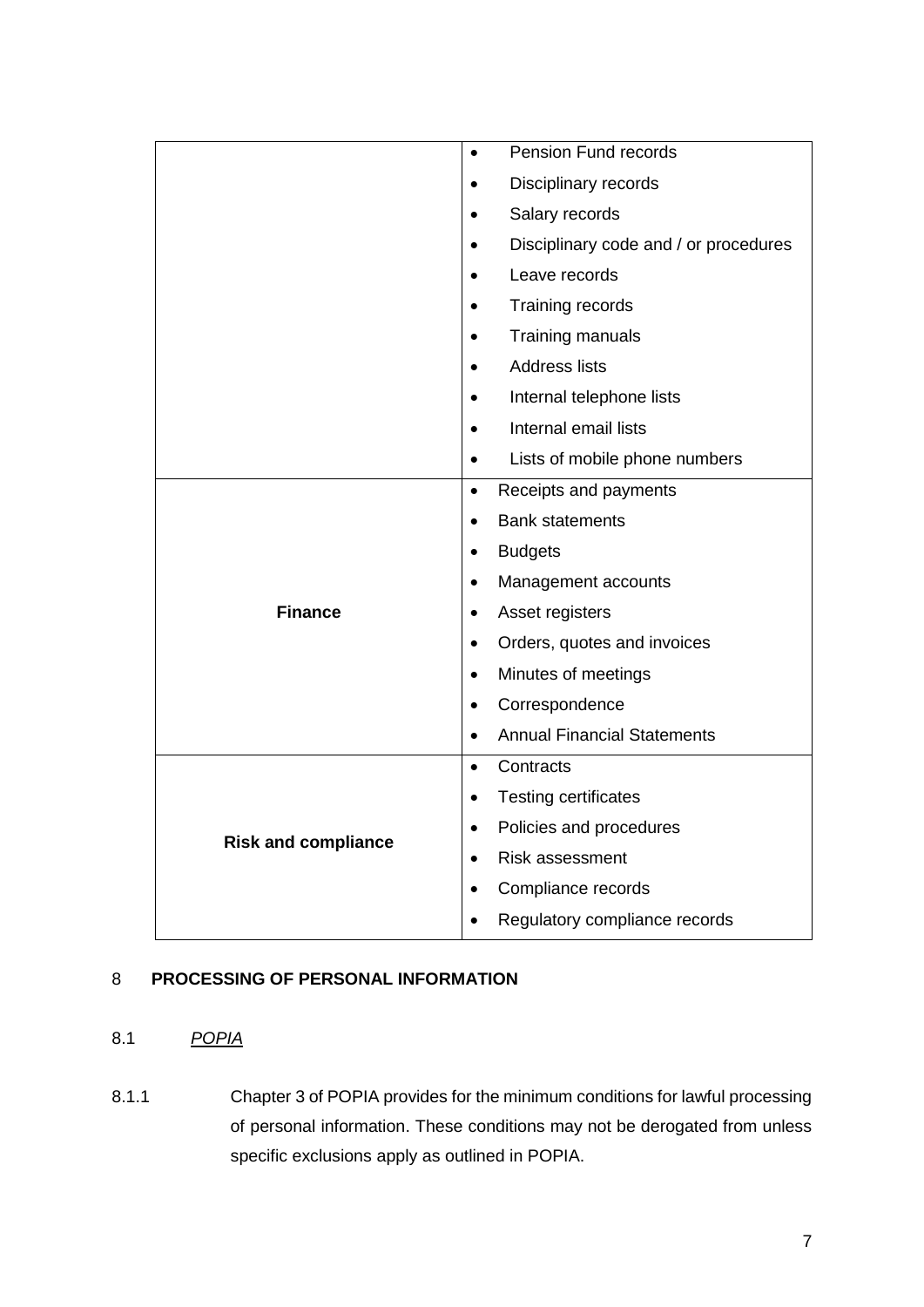8.1.2 Petra Diamonds processes personal information in accordance with POPIA. Petra Diamonds will ensure that all processing conditions of POPIA are complied with at the time of processing of personal information. Petra Diamonds processes personal information of both natural and juristic persons.

#### 8.2 *Purpose for processing of personal information by Petra Diamonds*

Petra Diamonds processes personal information for a number of reasons including, but not limited to, –

- 8.2.1 **To provide products to our customers** we need to use our customers' personal information to make our products available to them (i.e. diamond sales).
- 8.2.2 **To improve your experience with us** we try to understand our customers so we can provide them with a great interactive experience, personalised offers, and online advertising.
- 8.2.3 **To improve our engagement with you** we try to understand our internal and external stakeholders, how our operations impact them and how we can engage with them to build better relationships.
- 8.2.4 **Ensuring legal/regulatory compliance** in certain instances we will need to use, collect or process your personal information to ensure compliance with legislation or regulation, such as tax and labour legislation.

#### 8.3 *Categories of data subjects*

Petra Diamonds processes personal information relating to the following categories of data subjects –

- 8.3.1 customers;
- 8.3.2 shareholders;
- 8.3.3 directors;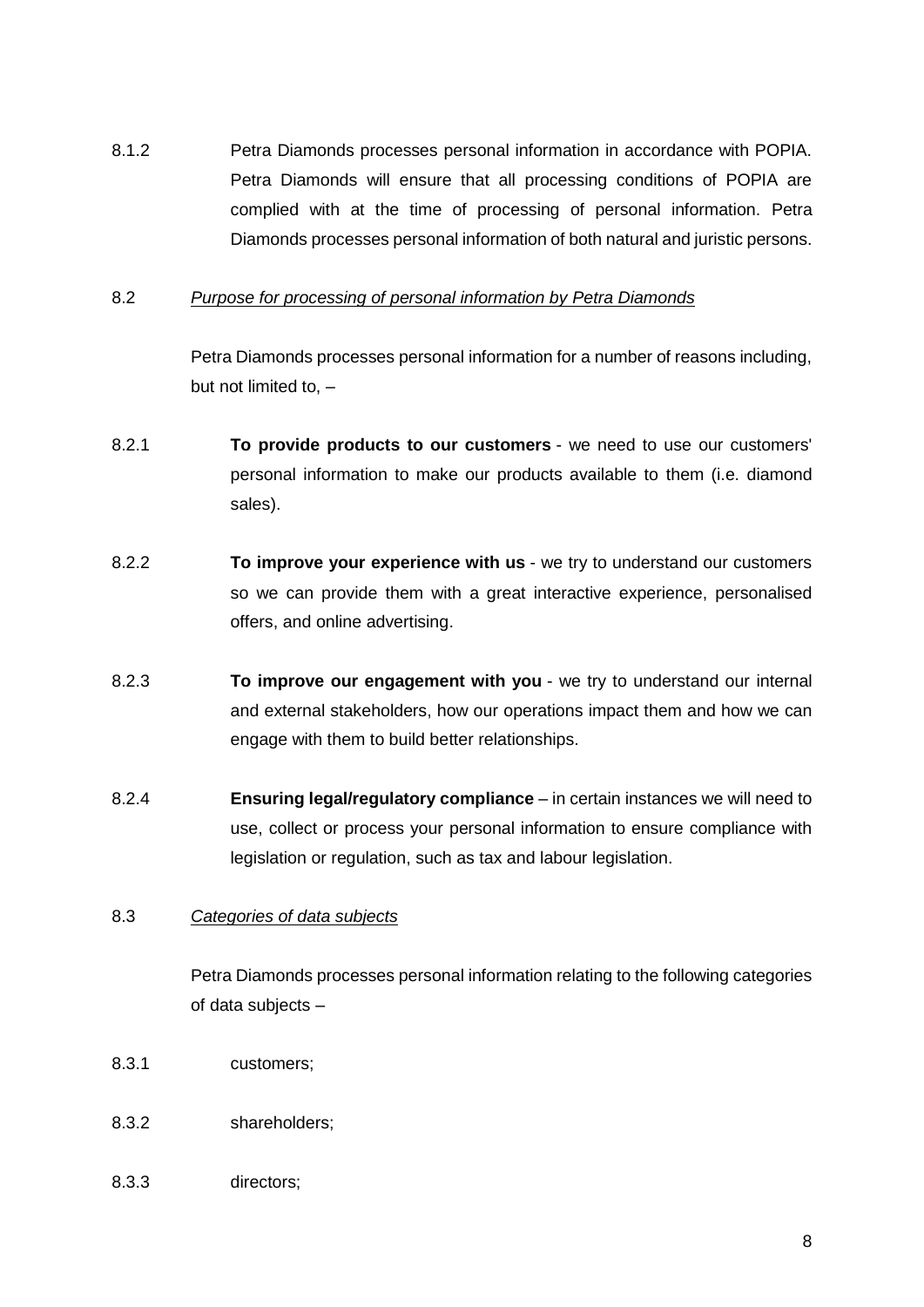- 8.3.4 employees and job applicants;
- 8.3.5 juristic entities (i.e. service providers, contractors, consultants); and
- 8.3.6 Individuals who have an interest in the operations and products of Petra Diamonds.
- 8.4 *Types of information (and special personal information) processed*

Petra Diamonds processes the following types of personal information, amongst others*,* –

| <b>Customers</b>                   |                                           |  |  |  |  |  |
|------------------------------------|-------------------------------------------|--|--|--|--|--|
| Name and surname / company details | Physical / Business address               |  |  |  |  |  |
| Contact details                    | <b>VAT</b>                                |  |  |  |  |  |
| Diamond Dealer Licence number      | Diamond Beneficiation Licence number      |  |  |  |  |  |
|                                    | Suppliers/Contractors/Vendors/Consultants |  |  |  |  |  |
| Name and surname / company details | <b>Physical / Business Address</b>        |  |  |  |  |  |
| VAT registration number            | Contact details                           |  |  |  |  |  |
| <b>Registration number</b>         | <b>B-BBEE</b> certificate                 |  |  |  |  |  |
| Quotes and invoices                | Bank / Financial details                  |  |  |  |  |  |
| <b>Social stakeholders</b>         |                                           |  |  |  |  |  |
| Name and surname / company details | <b>Physical / Business Address</b>        |  |  |  |  |  |
| Records of engagement              | Contact details                           |  |  |  |  |  |
| <b>Registration number</b>         | Company/personal profile                  |  |  |  |  |  |
|                                    | <b>Employees</b>                          |  |  |  |  |  |
| Name and surname                   | Identity number                           |  |  |  |  |  |
| Contact details                    | <b>Residential address</b>                |  |  |  |  |  |
| <b>Banking details</b>             | Tax details                               |  |  |  |  |  |
| Next of kin                        | Educational/qualification history         |  |  |  |  |  |
| <b>Curriculum Vitae</b>            | <b>Health status</b>                      |  |  |  |  |  |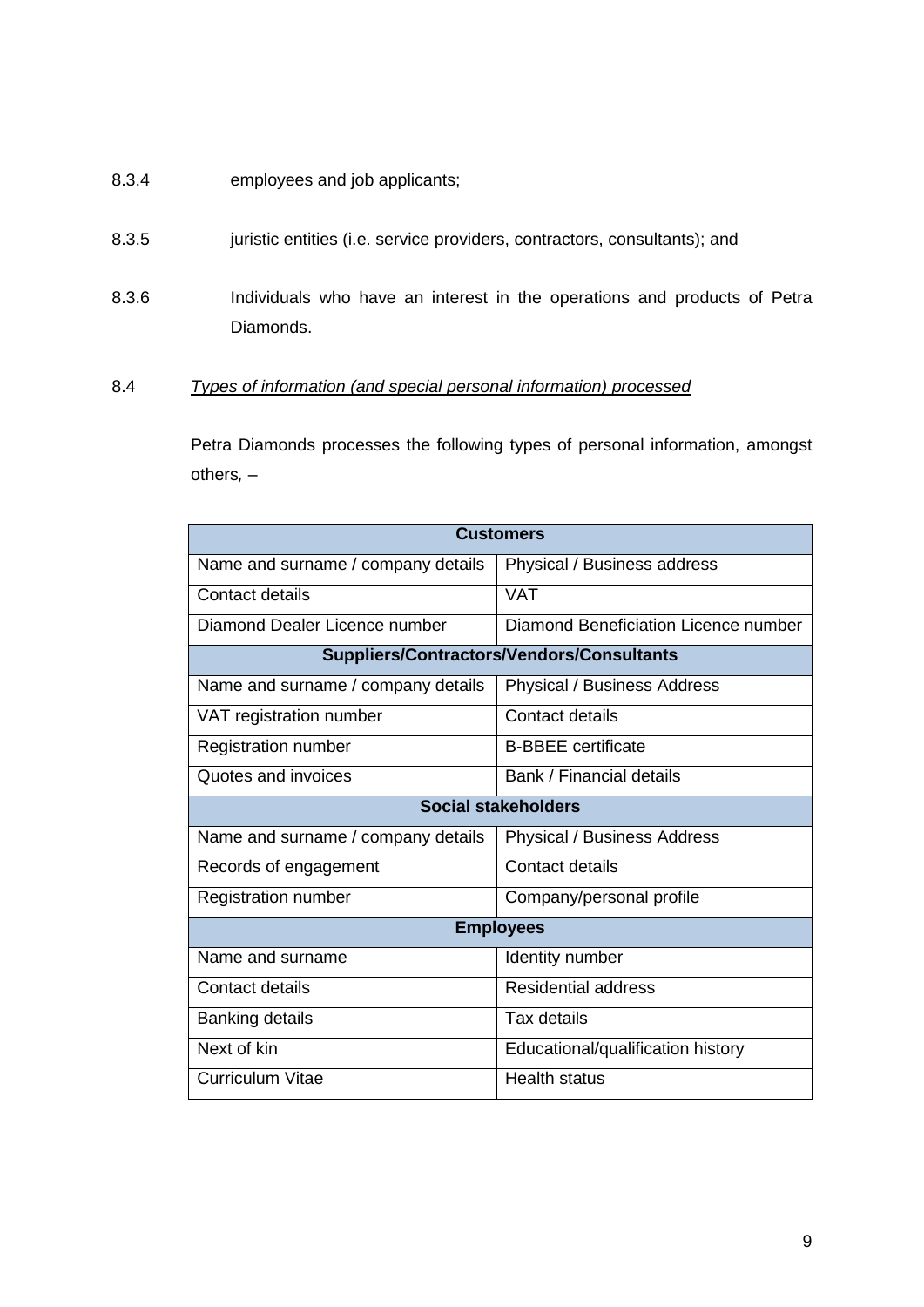# 8.5 *Disclosure of your personal information*

- 8.5.1 We may disclose your personal information to third parties who are involved in the delivery of products and services to you such as trusted service providers/contractors.
- 8.5.2 Where Petra Diamonds discloses your personal information to any third party, the latter will be obliged to use that personal information for the reasons and purposes it was disclosed for. To this end, we will ensure that the agreements we have in place with these third parties ensure your data protection and privacy by providing an adequate level of security and confidentiality.
- 8.5.3 Petra Diamonds may be obliged to disclose your personal information where we have a duty to disclose in terms of law or where we believe it is necessary to protect our rights.
- 8.5.4 Petra may request your permission to publish your personal information in the course of publishing official media platforms, e.g. newsletters, reports and on social media platforms

# 8.6 *Trans-border/Cross border flows of personal information*

Section 72 of POPIA provides that personal information may only be transferred out of the Republic of South Africa if certain conditions are satisfied. Insofar as the transborder flow of personal information may become applicable during the course of Petra Diamonds' operations, we will comply with the conditions set out in section 72 of POPIA.

#### 8.7 *General description of information security measures*

8.7.1 Petra Diamonds takes reasonable and appropriate technical and organisational measures to ensure that personal information is kept secure and is protected against unauthorised or unlawful processing, accidental loss, destruction or damage, alteration disclosure or access. We contractually require that service providers who handle your personal information for us do the same.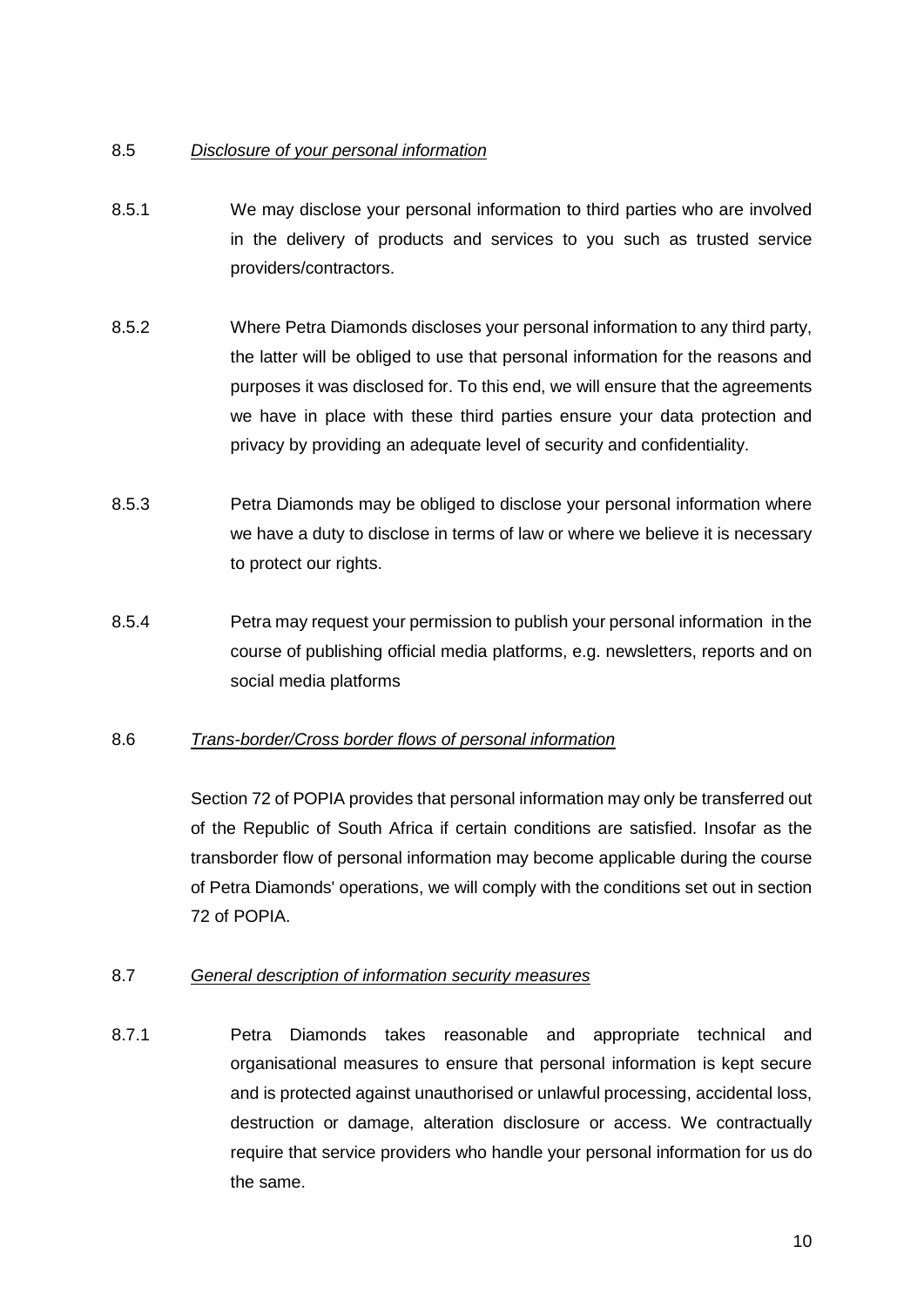8.7.2 Petra Diamonds, on a regular basis, reviews the security controls and related processes to ensure that personal information is secure.

## 9 **HOW TO REQUEST ACCESS TO A RECORD**

- 9.1 To request a record in terms of PAIA, the requestor must complete the prescribed form attached to this manual as **Annexure A**. This request must be sent to either of the persons at the addresses provided in paragraph [3.1.](#page-2-0)
- 9.2 For POPIA-related requests to object to the processing of personal information, correct or delete personal information, the request must be made in writing on the applicable prescribed **Form 1** (objection) or **Form 2** (correction or deletion), which are attached to this Manual as **Annexure B**.
- 9.3 The requestor must provide sufficient detail to enable the persons mentioned in paragraph 3.1 to identify the record(s) requested and the requestor. The requestor must indicate which form of access is required, identify the right that he/she is seeking to exercise or protect and provide an explanation of why the requested record is required for the exercise or protection of that right.
- 9.4 If the request is made on behalf of another person, the requestor must submit proof of the capacity in which the requestor is making the request, to the reasonable satisfaction of the person contacted in terms of paragraph 3.1.
- 9.5 PAIA makes provision for certain grounds upon which a request for access to information must be refused. On this basis, the person contacted in terms of paragraph 3.1 will make a decision whether or not to grant a request for access to information.

#### 10 **PAYMENT OF FEES**

- 10.1 PAIA provides for two types of fees, namely –
- 10.1.1 a request fee, which will be a standard non-refundable administration fee, payable prior to the request being considered; and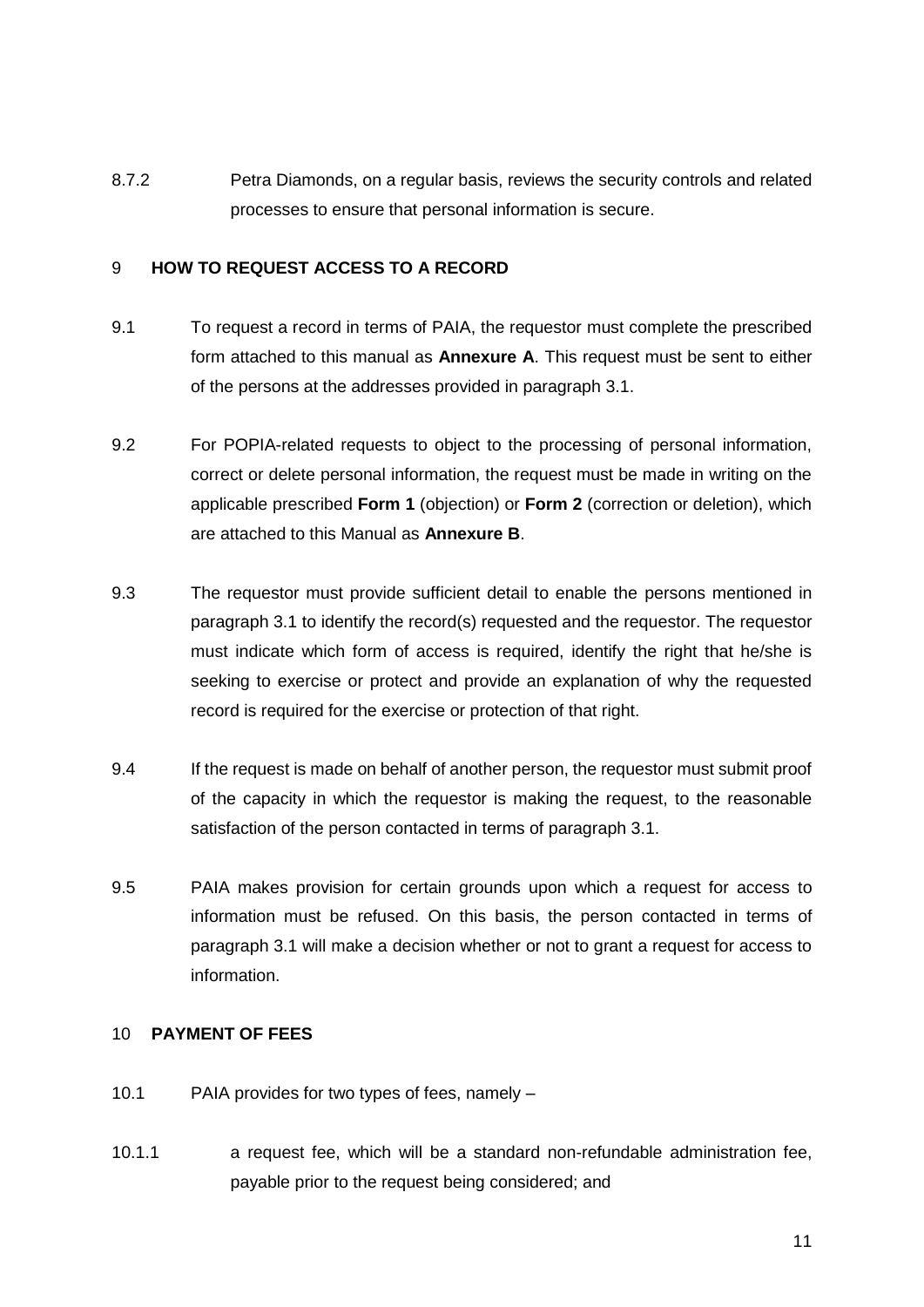- 10.1.2 an access fee, payable when access is granted which must be calculated by taking into account reproduction costs, search and preparation time and cost, as well as postal costs.
- 10.2 Subsequent to a request being made, the person contacted in terms of paragraph 3.1, shall by notice require the requester, excluding personal requester, to pay the prescribed request fee (if any), before further processing of the request.
- 10.3 Petra Diamonds may require a requester to pay a deposit in instances where the time taken in searching for and preparing to disclose a record is more than the hours prescribed in the regulations. The deposit will be in the form of a prescribed portion of the access fee which would be payable if the request is granted. For more information on this, please refer to the dialogue box at the end of **Annexure C**.
- 10.4 Petra Diamonds may also withhold a record until the requester has paid the fees as indicated in **Annexure C**.
- 10.5 A requester whose request has been granted must pay the applicable access fee for reproduction, search, preparation and for any time reasonably required in excess of the prescribed hours to search for and prepare the record for disclosure including making arrangements to make it available in the request form.
- 10.6 In terms of POPIA, a data subject has the right to request Petra Diamonds to confirm, free of charge, whether or not it holds personal information about the data subject and request from Petra Diamonds the record or a description of the personal information held, including information about the identity of all third parties, or categories of third parties, who have, or have had, access to the information.
- 10.7 POPIA further provides that where the data subject is required to pay a fee for services provided to them, Petra Diamonds must provide the data subject with a written estimate of the payable amount before providing the service and may require that the requestor pay a deposit for all or part of the fee.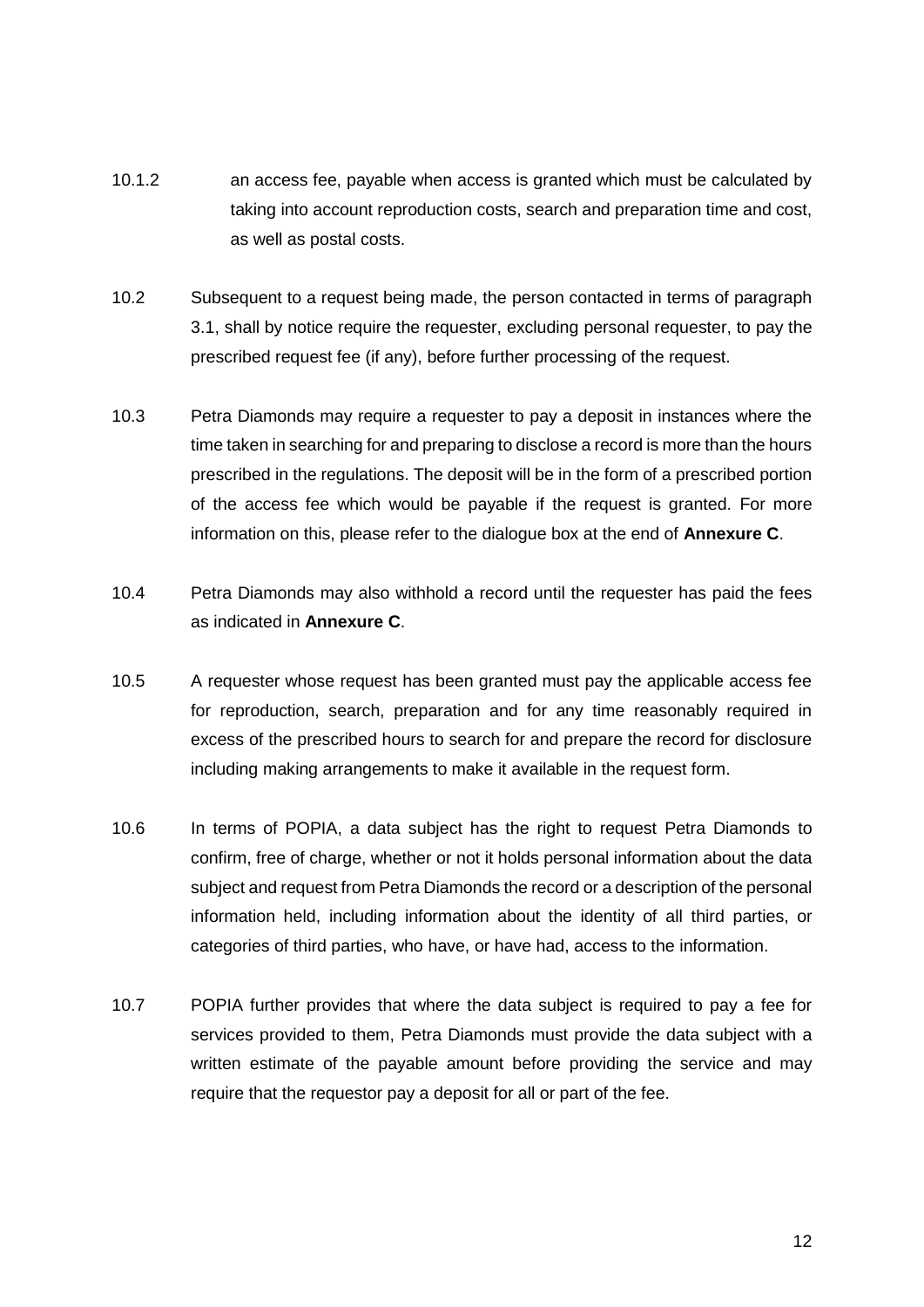## 11 **APPLICABLE TIME-PERIODS**

- 11.1 Petra Diamonds will inform the requester within 30 days after receipt of the request of its decision whether or not to grant the request.
- 11.2 The 30 day period may be extended by a further period of not more than 30 days if the request is for a large number of records or requires a search through a large number of records and compliance with the original period would unreasonably interfere with the activities of Petra Diamonds or the records are not located at Petra Diamonds.

# 12 **OUTCOME OF THE REQUEST (GRANTING OR REFUSING)**

Should the request be refused, the notice will state adequate reasons for the refusal, including the provisions of the PAIA relied upon; and that the requester may lodge an application with a Court against the refusal of the request.

# 13 **GROUNDS FOR REFUSAL OF ACCESS TO RECORDS**

- 13.1 In terms of Section 62 to 69 of the Act, access granted to a record may be refused on one or more of the following grounds –
- 13.1.1 protection of privacy to a third party who is a natural person;
- 13.1.2 protection of the commercial information of a third party;
- 13.1.3 protection of certain confidential information of a third person;
- 13.1.4 protection of the safety of individuals and the protection of property;
- 13.1.5 protection of records privileged from production and legal proceedings;
- 13.1.6 the commercial information of Petra Diamonds;
- 13.1.7 the protection of research information of a third party.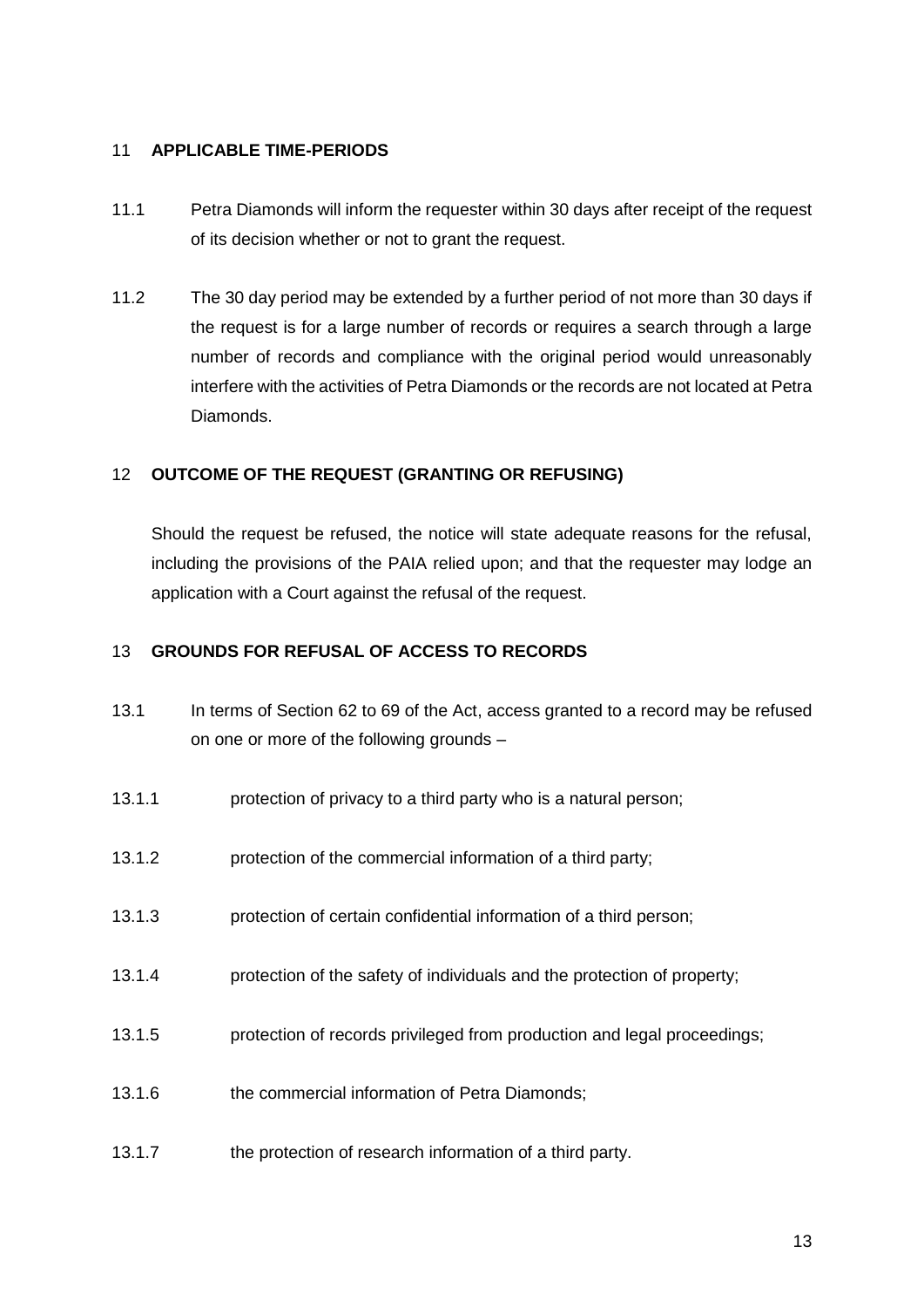13.2 Despite any provisions of PAIA, a request must be granted if the disclosure of the record would reveal evidence of substantial contravention of, or failure to comply with, the law or imminent and serious public safety or environmental risk, and the public interest in the disclosure of the record clearly outweighs the personal harm which may be caused by not publishing the information. (section 70 of PAIA).

#### 14 **REMEDIES FOR REFUSAL**

Should the requester be dissatisfied with the Information Officer or the Deputy Information Officer's decision to refuse access, that person may within 30 days after notification of the refusal apply to a Court for the appropriate relief.

## 15 **AVAILABILITY OF THE MANUAL**

This manual is available in electronic and hard copies in English. The hard copies are available at the head office of Petra Diamonds as contained in paragraph [3.2.](#page-3-0) The electronic version of this manual is available on the website of Petra Diamonds.

#### 16 **UPDATING OF THIS MANUAL**

This manual will be reviewed and updated, if necessary, on a periodic basis but no less than once each year.

## 17 **VERSION CONTROL**

Last updated **July 2021**.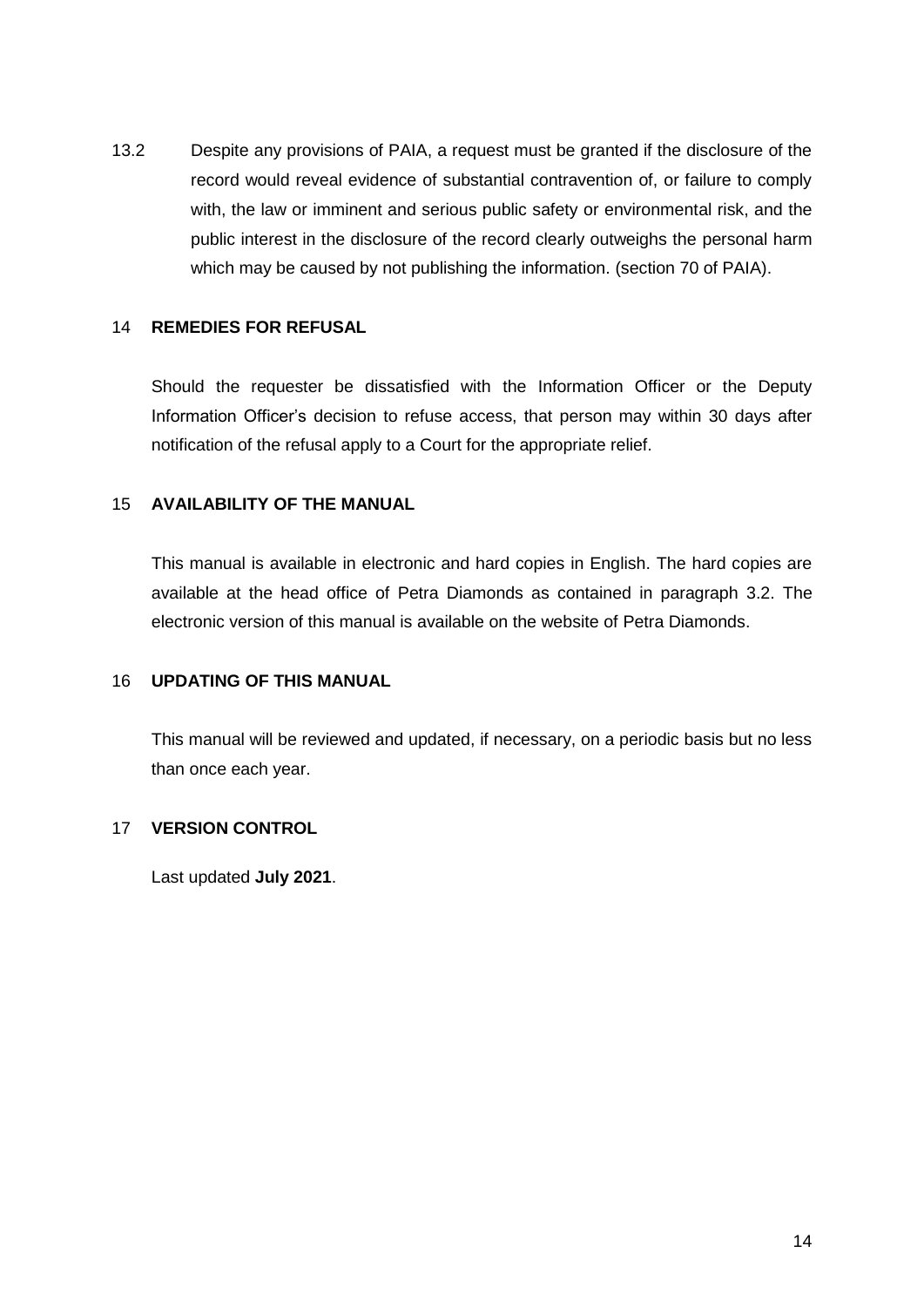# **ANNEXURE A FORM C REQUEST FOR ACCESS TO RECORD OF PRIVATE BODY (Section 53(1) of the Act) [Regulation 10]**

## **A. Particulars of private body**

The Head: \_\_\_\_\_\_\_\_\_\_\_\_\_\_\_\_\_\_\_\_\_\_\_\_\_\_\_\_\_\_\_\_\_\_\_\_\_\_\_\_\_\_\_

Company Name: \_\_\_\_\_\_\_\_\_\_\_\_\_\_\_\_\_\_\_\_\_\_\_\_\_\_\_\_\_\_\_\_\_\_\_\_\_\_

Company Registration Number: \_\_\_\_\_\_\_\_\_\_\_\_\_\_\_\_\_\_\_\_\_\_\_\_\_\_

## **B. Particulars of person requesting access to the record**

*(a) The particulars of the person who requests access to the record must be given below. (b) The address and/or fax number in the Republic to which the information is to be sent must be given*. *(c) Proof of the capacity in which the request is made, if applicable, must be attached.* Full names and surname:

| Identity number:                       |  |
|----------------------------------------|--|
| Postal address:                        |  |
|                                        |  |
|                                        |  |
| Fax number:                            |  |
| Telephone number:                      |  |
| E-mail address:                        |  |
| Capacity in which request is made,     |  |
| when made on behalf of another person: |  |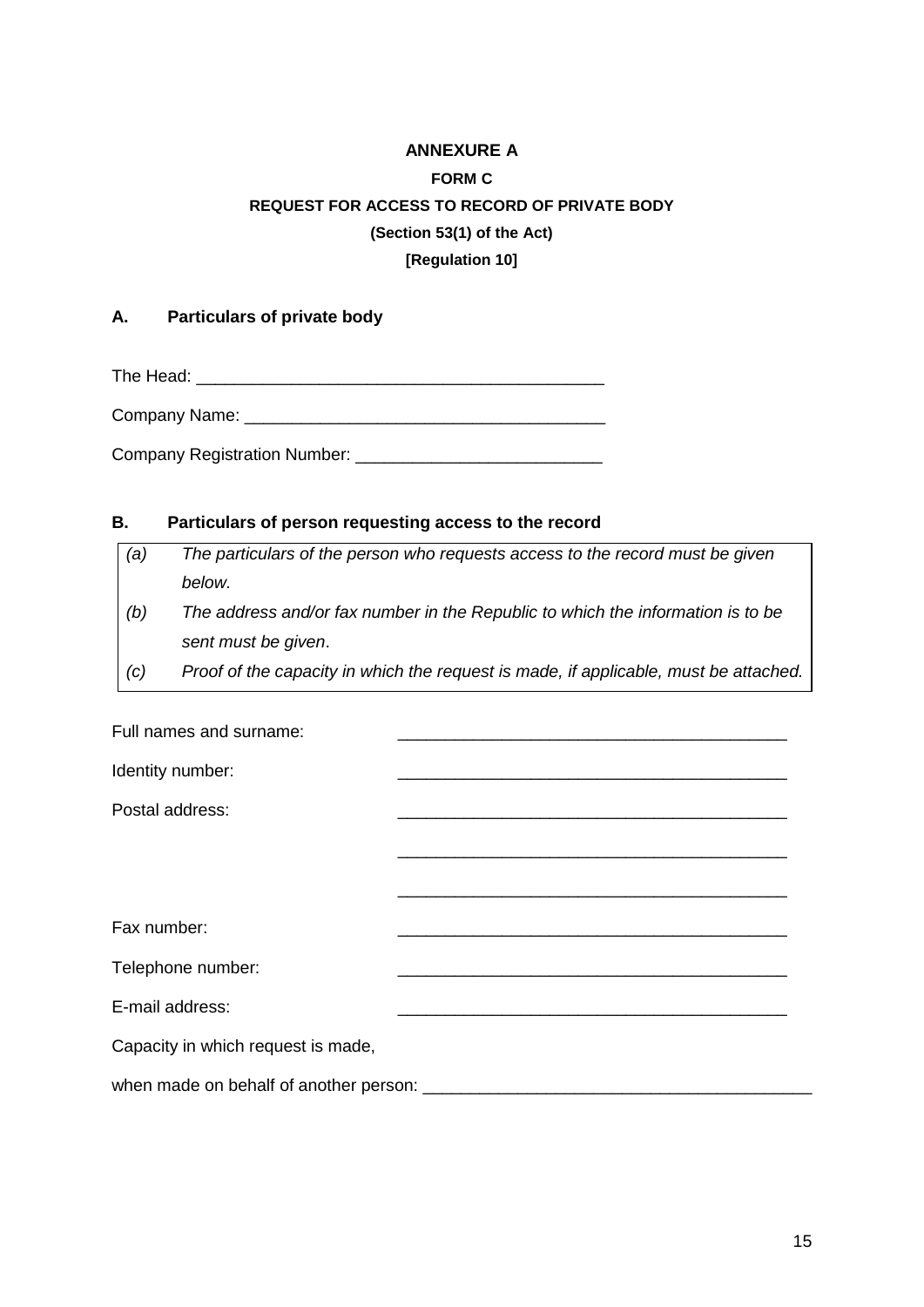## **C. Particulars of person on whose behalf request is made**

*This section must be completed ONLY if a request for information is made on behalf of another person.*

| Full names and surname: |  |
|-------------------------|--|
| Identity number:        |  |
| Postal address:         |  |
|                         |  |
|                         |  |
| Fax number:             |  |
| Telephone number:       |  |
| E-mail address:         |  |

#### **D. Particulars of record**

*(a) Provide full particulars of the record to which access is requested, including the reference number if that is known to you, to enable the record to be located.*

*(b) If the provided space is inadequate, please continue on a separate folio and attach it to this form. The requester must sign all the additional folios.*

\_\_\_\_\_\_\_\_\_\_\_\_\_\_\_\_\_\_\_\_\_\_\_\_\_\_\_\_\_\_\_\_\_\_\_\_\_\_\_\_\_\_\_\_\_\_\_\_\_\_\_\_\_\_\_\_\_\_\_\_\_\_\_\_\_\_\_

\_\_\_\_\_\_\_\_\_\_\_\_\_\_\_\_\_\_\_\_\_\_\_\_\_\_\_\_\_\_\_\_\_\_\_\_\_\_\_\_\_\_\_\_\_\_\_\_\_\_\_\_\_\_\_\_\_\_\_\_\_\_\_\_\_\_\_

\_\_\_\_\_\_\_\_\_\_\_\_\_\_\_\_\_\_\_\_\_\_\_\_\_\_\_\_\_\_\_\_\_\_\_\_\_\_\_\_\_\_\_\_\_\_\_\_\_\_\_\_\_\_\_\_\_\_\_\_\_\_\_\_\_\_\_

\_\_\_\_\_\_\_\_\_\_\_\_\_\_\_\_\_\_\_\_\_\_\_\_\_\_\_\_\_\_\_\_\_\_\_\_\_\_\_\_\_\_\_\_\_\_\_\_\_\_\_\_\_\_\_\_\_\_\_\_\_\_\_\_\_\_\_

\_\_\_\_\_\_\_\_\_\_\_\_\_\_\_\_\_\_\_\_\_\_\_\_\_\_\_\_\_\_\_\_\_\_\_\_\_\_\_\_\_\_\_\_\_\_\_\_\_\_\_\_\_\_\_\_\_\_\_\_\_\_\_\_\_\_\_

- 1. Description of record or relevant part of the record:
- 2. Reference number, if available:
- 3. Any further particulars of record: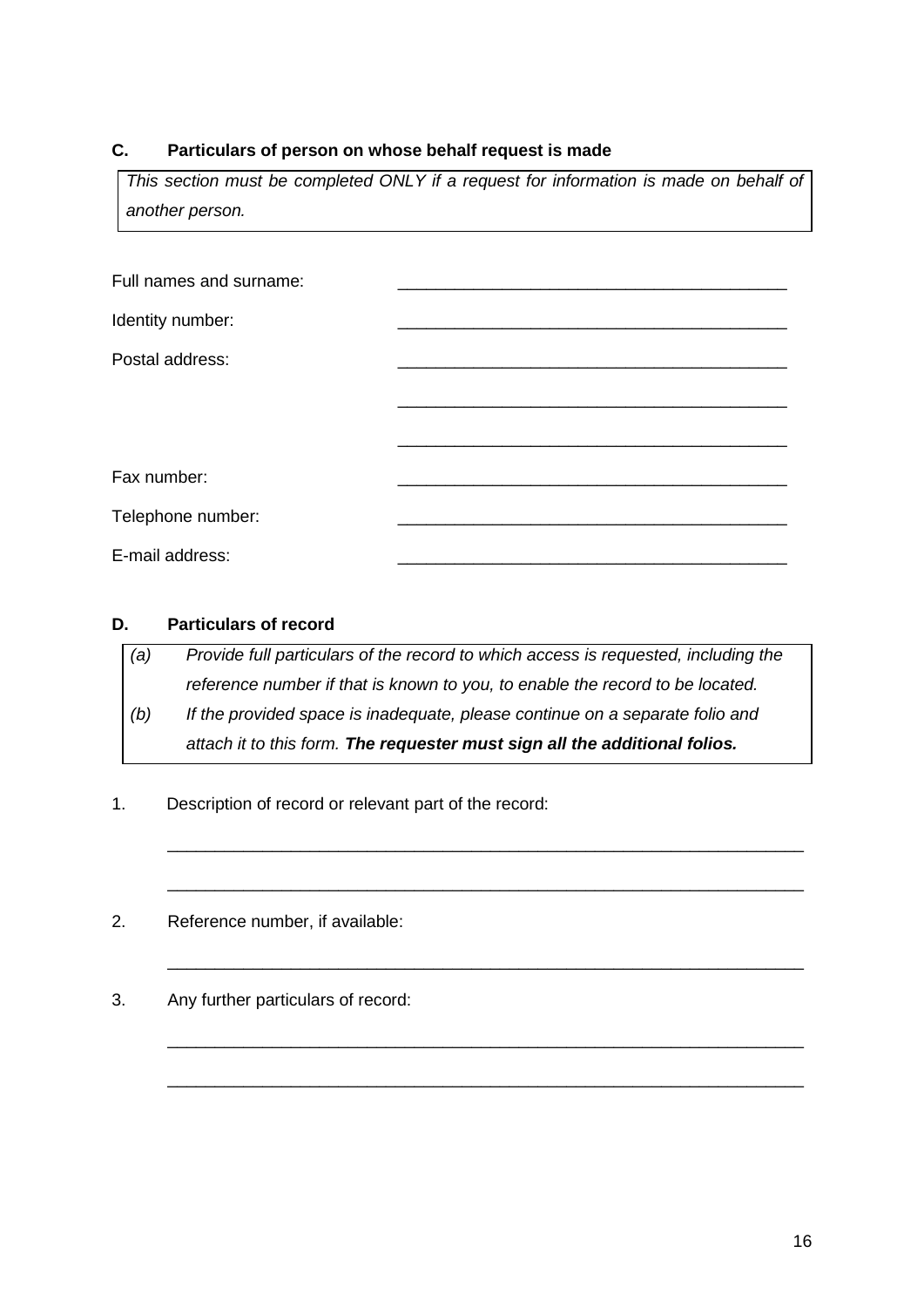# **E. Fees**

- *(a) A request for access to a record, other than a record containing personal information about yourself, will be processed only after a request fee has been paid.*
- *(b) You will be notified of the amount required to be paid as the request fee.*
- *(c) The fee payable for access to a record depends on the form in which access is required and the reasonable time required to search for and prepare a record.*
- *(d) If you qualify for exemption of the payment of any fee, please state the reason for exemption.*

\_\_\_\_\_\_\_\_\_\_\_\_\_\_\_\_\_\_\_\_\_\_\_\_\_\_\_\_\_\_\_\_\_\_\_\_\_\_\_\_\_\_\_\_\_\_\_\_\_\_\_\_\_\_\_\_\_\_\_\_\_\_\_\_\_\_\_\_\_\_\_\_\_

\_\_\_\_\_\_\_\_\_\_\_\_\_\_\_\_\_\_\_\_\_\_\_\_\_\_\_\_\_\_\_\_\_\_\_\_\_\_\_\_\_\_\_\_\_\_\_\_\_\_\_\_\_\_\_\_\_\_\_\_\_\_\_\_\_\_\_\_\_\_\_\_\_

Reason for exemption from payment of fees:

# **F. Form of access to record**

*If you are prevented by a disability to read, view or listen to the record in the form of access provided for in 1 to 4 hereunder, state your disability and indicate in which form the record is required.*

| Disability: |                                                                                    | Form | in. | which | record | is | required: |
|-------------|------------------------------------------------------------------------------------|------|-----|-------|--------|----|-----------|
|             | Mark the appropriate box with an <b>X</b> .                                        |      |     |       |        |    |           |
| NOTES:      |                                                                                    |      |     |       |        |    |           |
| (a)         | Compliance with your request in the specified form may depend on the form in       |      |     |       |        |    |           |
|             | which the record is available.                                                     |      |     |       |        |    |           |
| (b)         | Access in the form requested may be refused in certain circumstances. In such a    |      |     |       |        |    |           |
|             | case you will be informed if access will be granted in another form.               |      |     |       |        |    |           |
| (c)         | The fee payable for access to the record, if any, will be determined partly by the |      |     |       |        |    |           |
|             | form in which access is requested.                                                 |      |     |       |        |    |           |
|             |                                                                                    |      |     |       |        |    |           |

|    | If the record is in written or printed form: |  |  |  |  |                                                                                  |  |  |
|----|----------------------------------------------|--|--|--|--|----------------------------------------------------------------------------------|--|--|
|    | copy of record*<br>inspection of record      |  |  |  |  |                                                                                  |  |  |
| 2. | If record consists of visual images          |  |  |  |  |                                                                                  |  |  |
|    |                                              |  |  |  |  | (this includes photographs, slides, video recordings, computer-generated images, |  |  |
|    | sketches, etc.):                             |  |  |  |  |                                                                                  |  |  |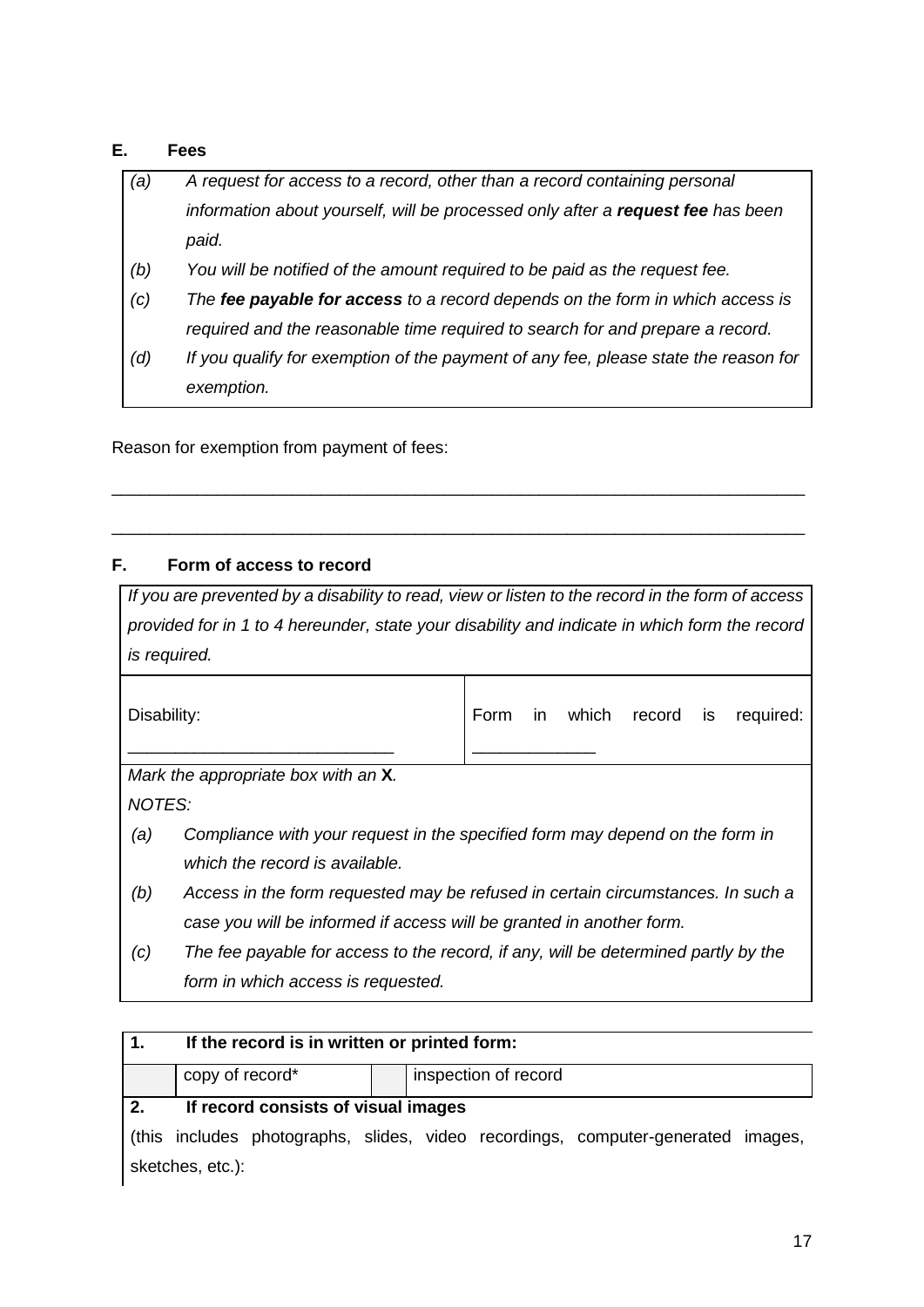|                                                                                                | view the images                                                             |  | copy of the images*                                              |  | transcription of the |  |  |
|------------------------------------------------------------------------------------------------|-----------------------------------------------------------------------------|--|------------------------------------------------------------------|--|----------------------|--|--|
|                                                                                                |                                                                             |  |                                                                  |  | images*              |  |  |
| 3.                                                                                             |                                                                             |  | If record consists of recorded words or information which can be |  |                      |  |  |
|                                                                                                | reproduced in sound:                                                        |  |                                                                  |  |                      |  |  |
|                                                                                                | listen to the soundtrack                                                    |  | transcription of soundtrack*                                     |  |                      |  |  |
|                                                                                                | (audio cassette)                                                            |  | (written or printed document)                                    |  |                      |  |  |
| 4.                                                                                             | If record is held on computer or in an electronic or machine-readable form: |  |                                                                  |  |                      |  |  |
|                                                                                                | printed copy of record*                                                     |  | of<br>printed<br>copy                                            |  | copy in computer     |  |  |
|                                                                                                |                                                                             |  | information derived from                                         |  | readable form*       |  |  |
|                                                                                                |                                                                             |  | the record*                                                      |  | (stiffy or compact   |  |  |
|                                                                                                |                                                                             |  |                                                                  |  | disc)                |  |  |
| *If you requested a copy or transcription of a record (above), do you wish<br><b>YES</b><br>NO |                                                                             |  |                                                                  |  |                      |  |  |
|                                                                                                | the copy or transcription to be posted to you?                              |  |                                                                  |  |                      |  |  |
|                                                                                                | Postage is payable.                                                         |  |                                                                  |  |                      |  |  |

# **G. Particulars of right to be exercised or protected**

*If the provided space is inadequate, please continue on a separate folio and attach it to this form. The requester must sign all the additional folios.*

\_\_\_\_\_\_\_\_\_\_\_\_\_\_\_\_\_\_\_\_\_\_\_\_\_\_\_\_\_\_\_\_\_\_\_\_\_\_\_\_\_\_\_\_\_\_\_\_\_\_\_\_\_\_\_\_\_\_\_\_\_\_\_\_\_\_\_

\_\_\_\_\_\_\_\_\_\_\_\_\_\_\_\_\_\_\_\_\_\_\_\_\_\_\_\_\_\_\_\_\_\_\_\_\_\_\_\_\_\_\_\_\_\_\_\_\_\_\_\_\_\_\_\_\_\_\_\_\_\_\_\_\_\_\_

\_\_\_\_\_\_\_\_\_\_\_\_\_\_\_\_\_\_\_\_\_\_\_\_\_\_\_\_\_\_\_\_\_\_\_\_\_\_\_\_\_\_\_\_\_\_\_\_\_\_\_\_\_\_\_\_\_\_\_\_\_\_\_\_\_\_\_\_

- 1. Indicate which right is to be exercised or protected:
- 2. Explain why the record requested is required for the exercise or protection of the aforementioned

 $right:$ 

# **H. Notice of decision regarding request for access**

*You will be notified in writing whether your request has been approved/denied. If you wish to be informed in another manner, please specify the manner and provide the necessary particulars to enable compliance with your request.*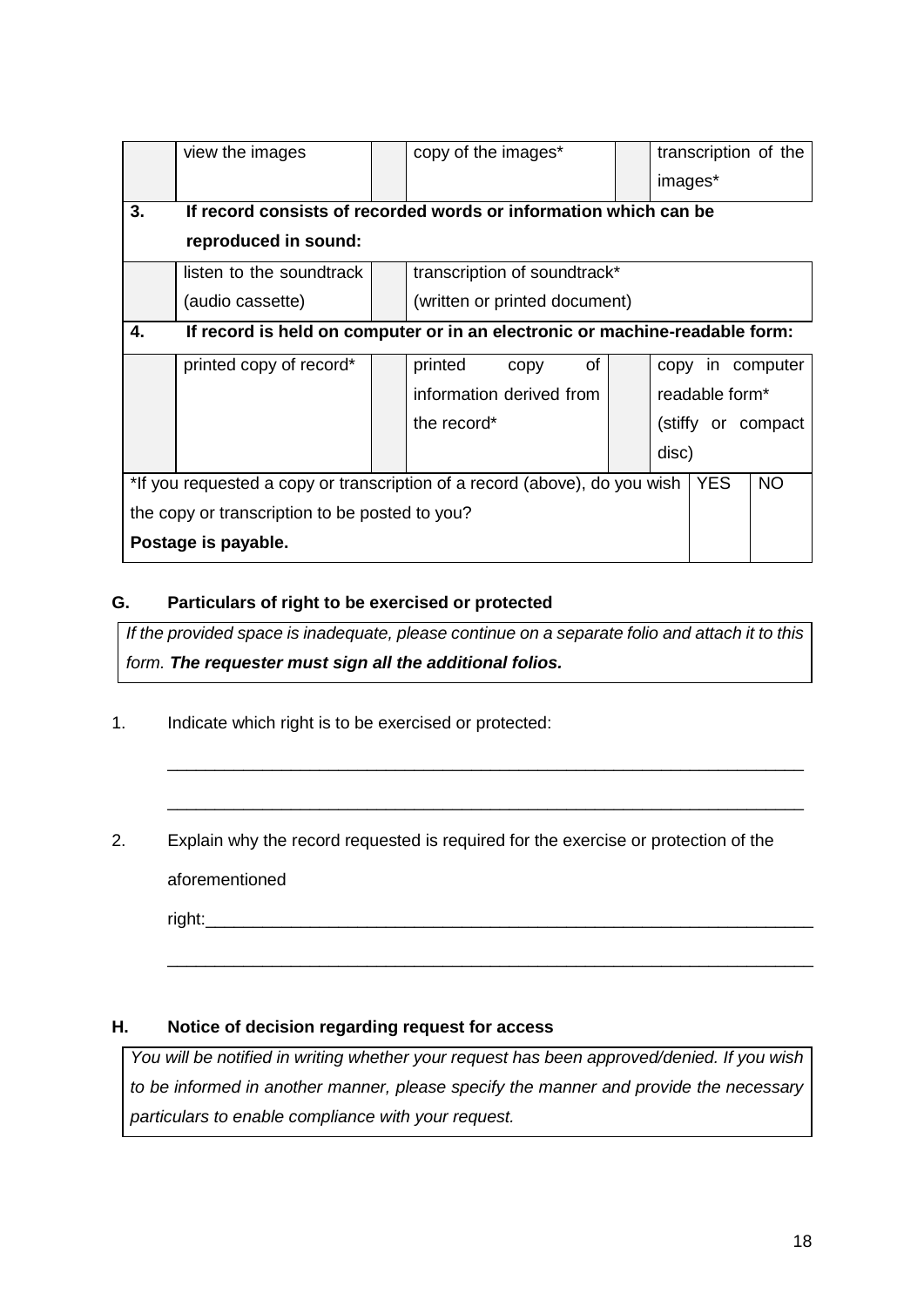How would you prefer to be informed of the decision regarding your request for access to the record?

| Signature of requestor /               |
|----------------------------------------|
| Person on whose behalf request is made |

\_\_\_\_\_\_\_\_\_\_\_\_\_\_\_\_\_\_\_\_\_\_\_\_\_\_\_\_\_\_\_\_\_\_\_\_

Name of requestor / Person on whose behalf request is made

\_\_\_\_\_\_\_\_\_\_\_\_\_\_\_\_\_\_\_\_\_\_\_\_\_\_\_\_\_\_\_\_\_\_\_\_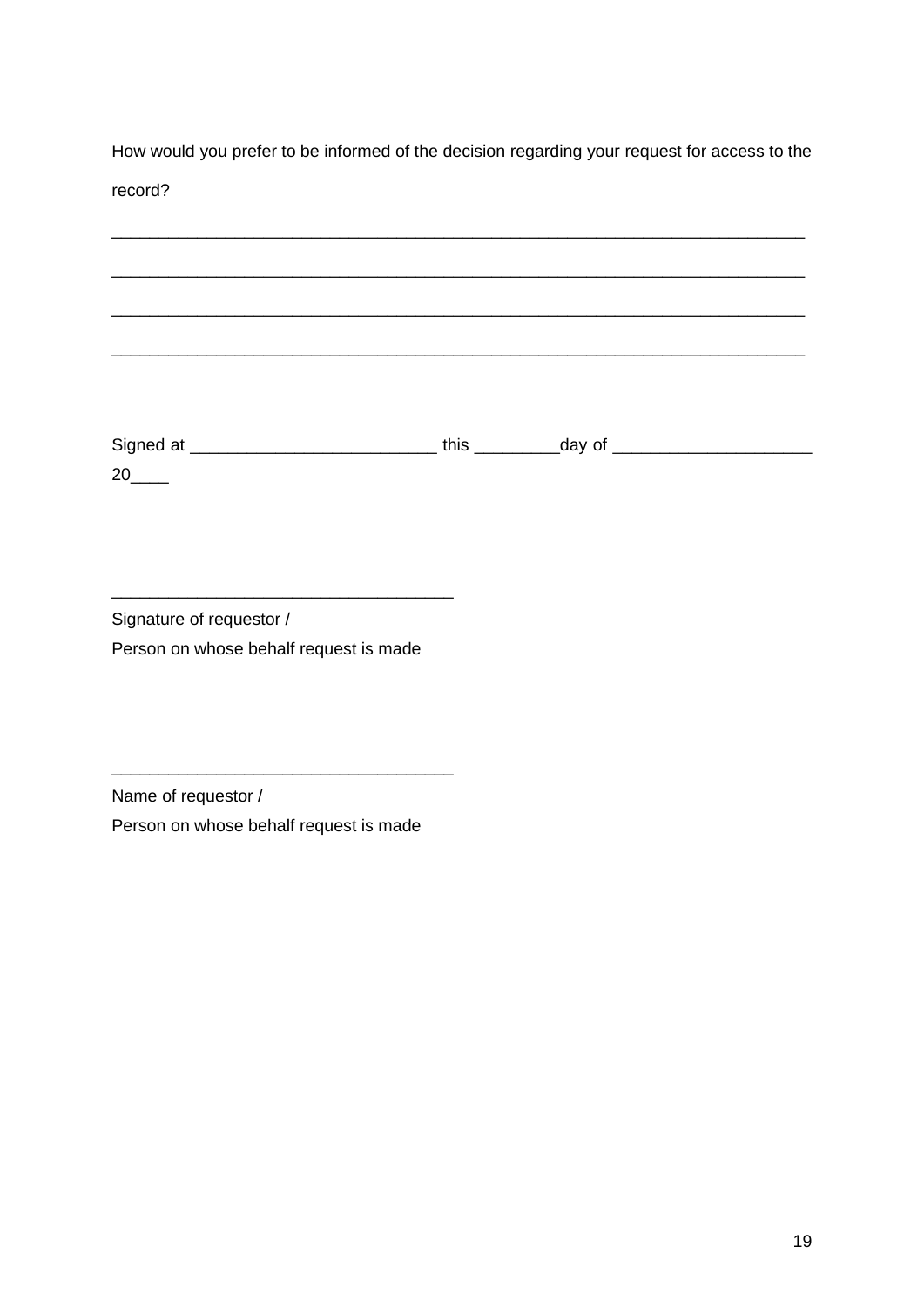#### **ANNEXURE B**

#### **FORM 1**

#### **OBJECTION TO THE PROCESSING OF PERSONAL INFORMATION IN TERMS OF SECTION 11(3) OF THE PROTECTION OF PERSONAL INFORMATION ACT, 2013 (ACT NO. 4 OF 2013)**

#### **REGULATIONS RELATING TO THE PROTECTION OF PERSONAL INFORMATION, 2017** [Regulation 2(1)]

*Note:*

1. *Affidavits or other documentary evidence in support of the objection must be attached.* 2. *If the space provided for in this Form is inadequate, submit information as an Annexure to this Form and sign each page.*

Reference Number……………...

| $\mathsf{A}$                                                                                      | <b>DETAILS OF DATA SUBJECT</b>      |
|---------------------------------------------------------------------------------------------------|-------------------------------------|
| Name and surname<br>of data subject:                                                              |                                     |
| Residential, postal<br>or business<br>address:                                                    |                                     |
|                                                                                                   |                                     |
| Contact number(s):                                                                                |                                     |
| FAX number:                                                                                       |                                     |
| E-mail address:                                                                                   |                                     |
| B                                                                                                 | <b>DETAILS OF RESPONSIBLE PARTY</b> |
| Name and surname<br>of responsible party<br>(if the responsible<br>party is a natural<br>person): |                                     |
| Residential, postal<br>or business<br>address:                                                    |                                     |
| Contact number(s):                                                                                |                                     |
| FAX number:                                                                                       |                                     |
| E-mail address:                                                                                   |                                     |
| Name of public or                                                                                 |                                     |
| private body<br>(if the responsible                                                               |                                     |
| party is not a                                                                                    |                                     |
| natural person):                                                                                  |                                     |
| Business address:                                                                                 |                                     |
| Contact number(s):                                                                                |                                     |
| FAX number:                                                                                       |                                     |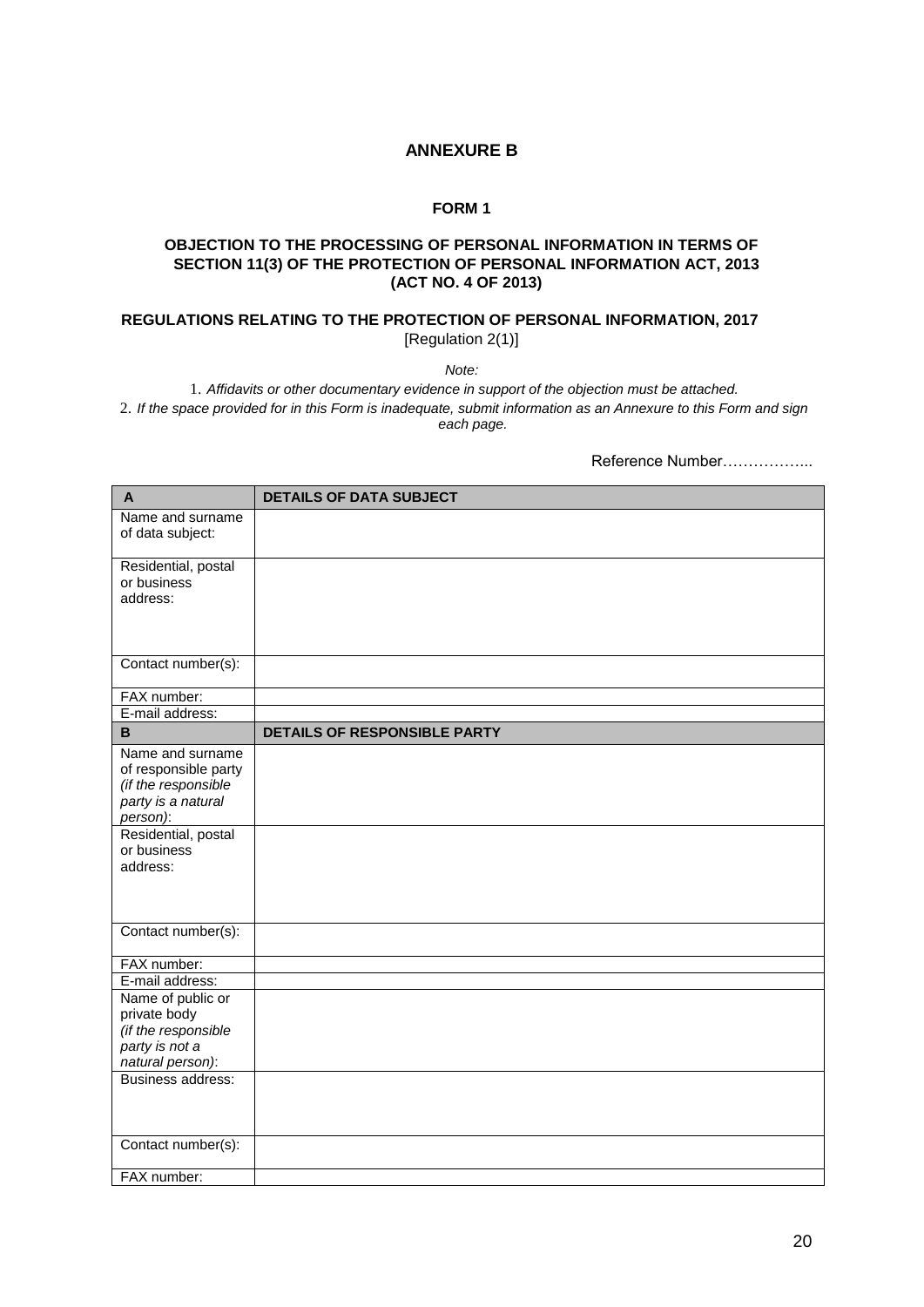| E-mail address: |                                                                           |
|-----------------|---------------------------------------------------------------------------|
| $\mathbf{C}$    | REASONS FOR OBJECTION (Please provide detailed reasons for the objection) |
|                 |                                                                           |
|                 |                                                                           |
|                 |                                                                           |
|                 |                                                                           |
|                 |                                                                           |
|                 |                                                                           |
|                 |                                                                           |
|                 |                                                                           |
|                 |                                                                           |
|                 |                                                                           |
|                 |                                                                           |
|                 |                                                                           |
|                 |                                                                           |
|                 |                                                                           |
|                 |                                                                           |

Signed at ………………………………………….. this day ……..…. of ……………………………………. 20……….

\_\_\_\_\_\_\_\_\_\_\_\_\_\_\_\_\_\_\_\_\_\_\_\_\_\_\_\_\_ *Signature of Data subject (applicant)*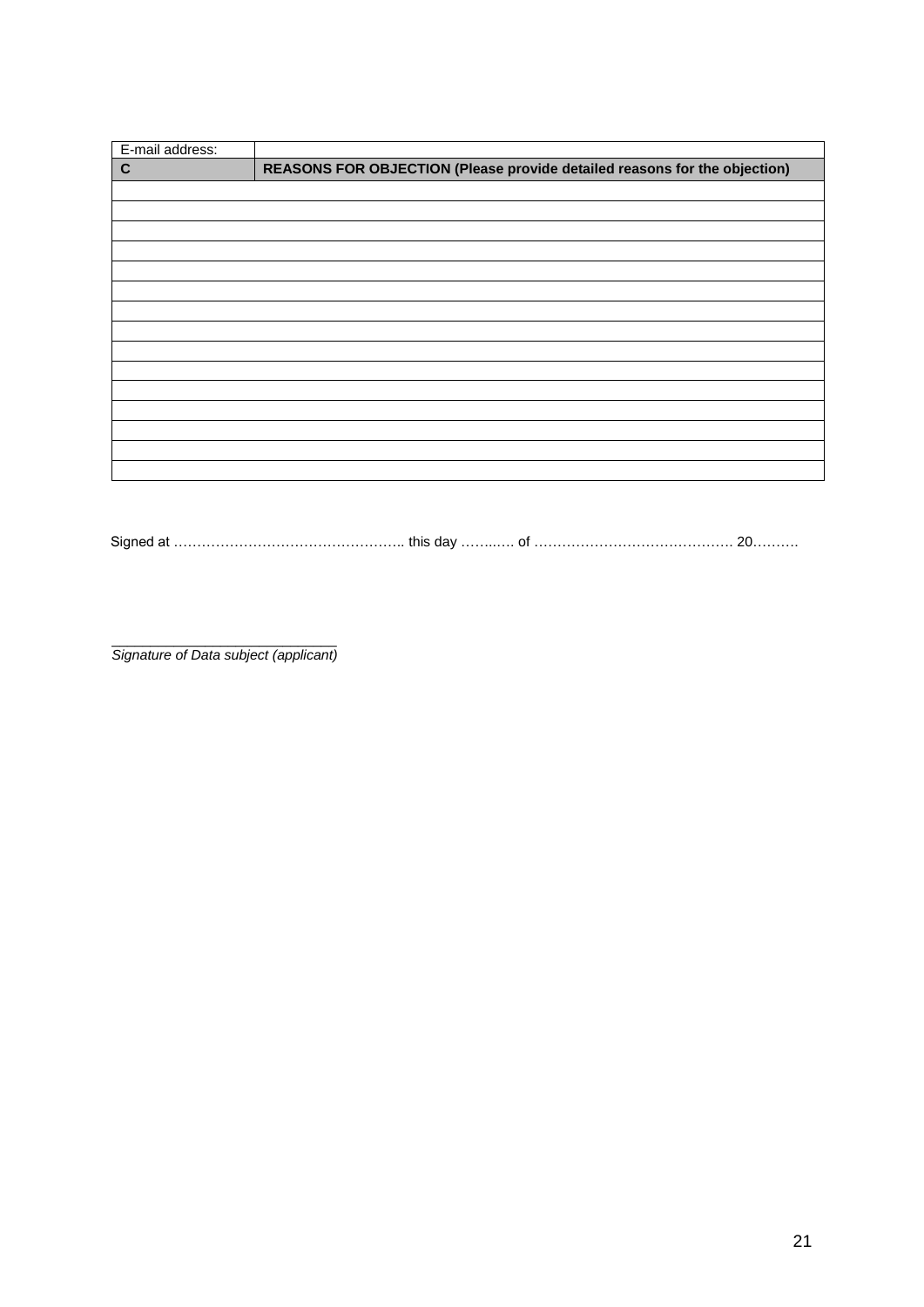#### **FORM 2**

#### **REQUEST FOR CORRECTION OR DELETION OF PERSONAL INFORMATION OR DESTROYING OR DELETION OF RECORD OF PERSONAL INFORMATION IN TERMS OF SECTION 24(1) OF THE PROTECTION OF PERSONAL INFORMATION ACT, 2013 (ACT NO. 4 OF 2013)**

#### **REGULATIONS RELATING TO THE PROTECTION OF PERSONAL INFORMATION, 2017 [Regulation 3(2)]**

*Note:*

*Affidavits or other documentary evidence in support of the request must be attached. If the space provided for in this Form is inadequate, submit information as an Annexure to this Form and sign each page.*

Reference Number……………...

Mark the appropriate box with an "x". **Request for:**



Correction or deletion of the personal information about the data subject which is in possession or under the control of the responsible party.



Destroying or deletion of a record of personal information about the data subject which is in possession or under the control of the responsible party and who is no longer authorised to retain the record of information.

| $\mathsf{A}$         | <b>DETAILS OF DATA SUBJECT</b> |
|----------------------|--------------------------------|
| Surname:             |                                |
| Full names:          |                                |
| Identity number:     |                                |
| Residential, postal  |                                |
| or business          |                                |
| address:             |                                |
|                      |                                |
|                      |                                |
| Contact number(s):   |                                |
|                      |                                |
| FAX number:          |                                |
| E-mail address:      |                                |
| B                    | DETAILS OF RESPONSIBLE PARTY   |
| Name and surname     |                                |
| of responsible party |                                |
| (if the responsible  |                                |
| party is a natural   |                                |
| person):             |                                |
| Residential, postal  |                                |
| or business          |                                |
| address:             |                                |
|                      |                                |
|                      |                                |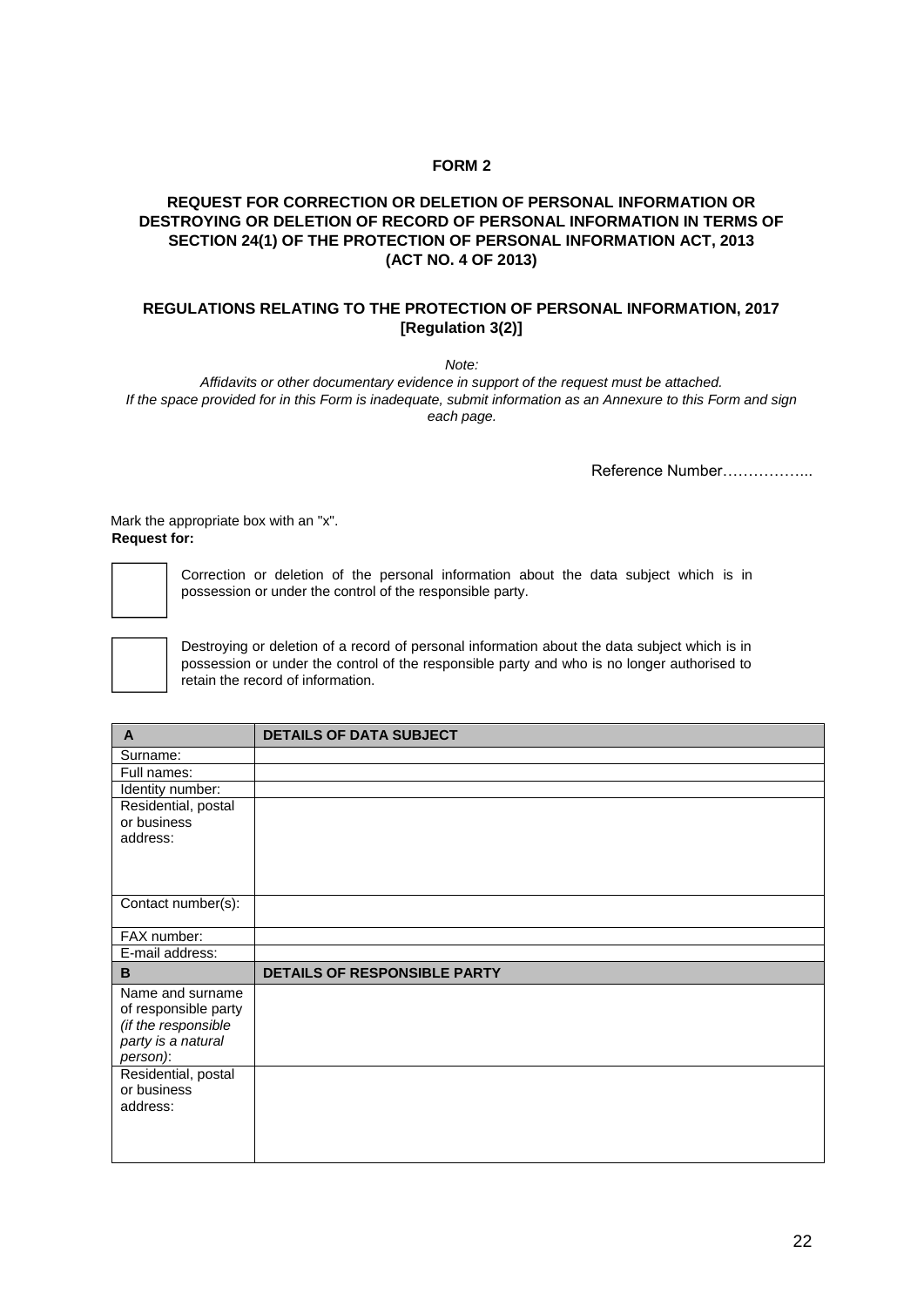| Contact number(s):  |                                                                                                                                                                                                                                                                                                                                |
|---------------------|--------------------------------------------------------------------------------------------------------------------------------------------------------------------------------------------------------------------------------------------------------------------------------------------------------------------------------|
| FAX number:         |                                                                                                                                                                                                                                                                                                                                |
| E-mail address:     |                                                                                                                                                                                                                                                                                                                                |
| Name of public or   |                                                                                                                                                                                                                                                                                                                                |
| private body        |                                                                                                                                                                                                                                                                                                                                |
| (if the responsible |                                                                                                                                                                                                                                                                                                                                |
| party is not a      |                                                                                                                                                                                                                                                                                                                                |
| natural person):    |                                                                                                                                                                                                                                                                                                                                |
| Business address:   |                                                                                                                                                                                                                                                                                                                                |
| Contact number(s):  |                                                                                                                                                                                                                                                                                                                                |
| FAX number:         |                                                                                                                                                                                                                                                                                                                                |
| E-mail address:     |                                                                                                                                                                                                                                                                                                                                |
| C                   | <b>REASONS FOR *CORRECTION OR DELETION OF THE PERSONAL</b><br><b>INFORMATION ABOUT THE DATA SUBJECT / *DESTRUCTION OR DELETION</b><br>OF A RECORD OF PERSONAL INFORMATION ABOUT THE DATA SUBJECT<br>WHICH IS IN POSSESSION OR UNDER THE CONTROL OF THE RESPONSIBLE<br>PARTY. (Please provide detailed reasons for the request) |
|                     |                                                                                                                                                                                                                                                                                                                                |
|                     |                                                                                                                                                                                                                                                                                                                                |
|                     |                                                                                                                                                                                                                                                                                                                                |
|                     |                                                                                                                                                                                                                                                                                                                                |
|                     |                                                                                                                                                                                                                                                                                                                                |
|                     |                                                                                                                                                                                                                                                                                                                                |
|                     |                                                                                                                                                                                                                                                                                                                                |
|                     |                                                                                                                                                                                                                                                                                                                                |
|                     |                                                                                                                                                                                                                                                                                                                                |
|                     |                                                                                                                                                                                                                                                                                                                                |
|                     |                                                                                                                                                                                                                                                                                                                                |
|                     |                                                                                                                                                                                                                                                                                                                                |
|                     |                                                                                                                                                                                                                                                                                                                                |
|                     |                                                                                                                                                                                                                                                                                                                                |

\*Delete whichever is not applicable

Signed at ………………………………………….. this day ……..…. of ……………………………………. 20……….

*Signature of Data subject*

\_\_\_\_\_\_\_\_\_\_\_\_\_\_\_\_\_\_\_\_\_\_\_\_\_\_\_\_\_